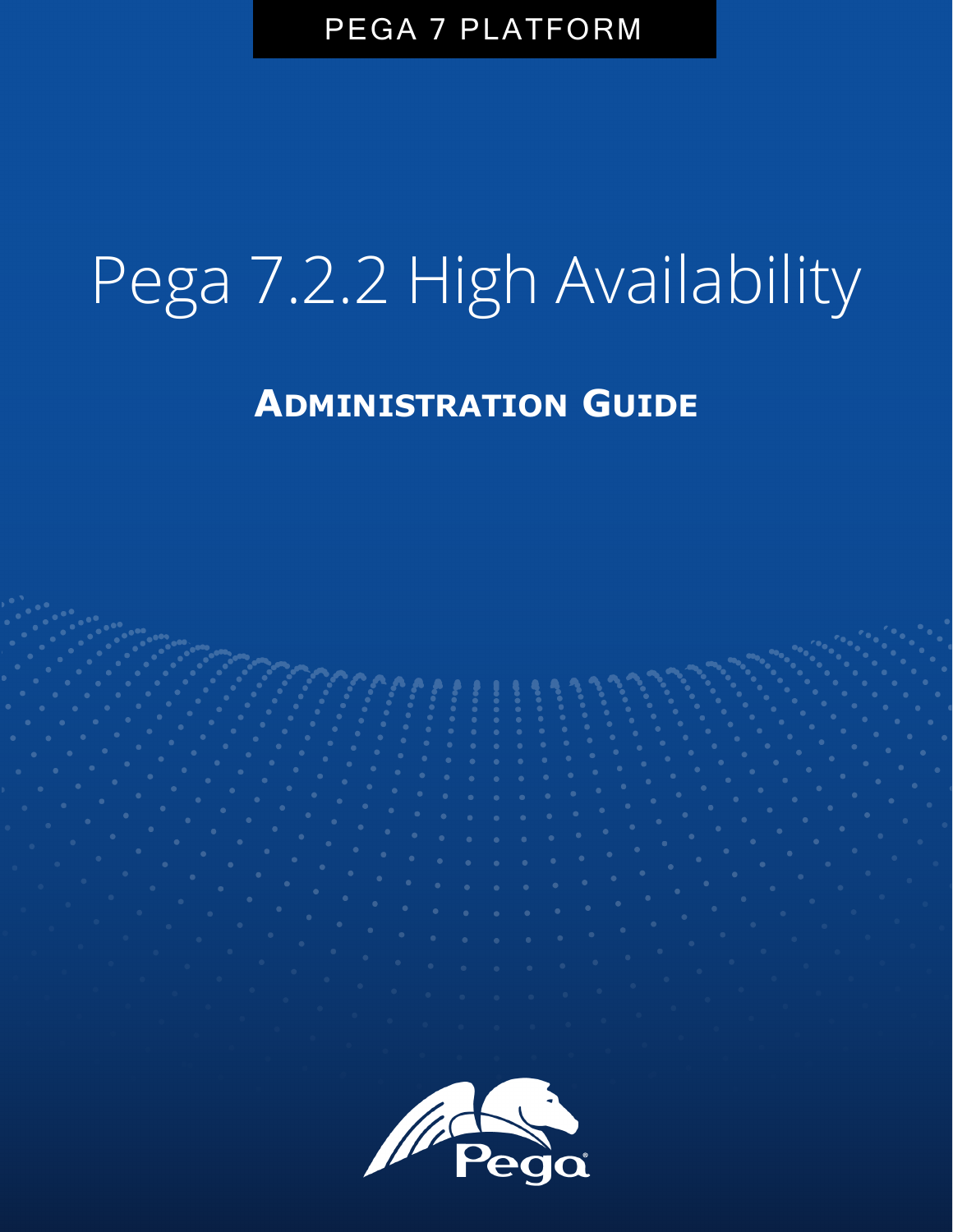© Copyright 2016

Pegasystems Inc., Cambridge, MA

All rights reserved.

**Trademarks** 

For Pegasystems Inc. trademarks and registered trademarks, all rights reserved. Other brand or product names are trademarks of their respective holders.

For information about the third-party software that is delivered with the product, refer to the third-party license file on your installation media that is specific to your release.

#### **Notices**

This publication describes and/or represents products and services of Pegasystems Inc. It may contain trade secrets and proprietary information that are protected by various federal, state, and international laws, and distributed under licenses restricting their use, copying, modification, distribution, or transmittal in any form without prior written authorization of Pegasystems Inc.

This publication is current as of the date of publication only. Changes to the publication may be made from time to time at the discretion of Pegasystems Inc. This publication remains the property of Pegasystems Inc. and must be returned to it upon request. This publication does not imply any commitment to offer or deliver the products or services described herein.

This publication may include references to Pegasystems Inc. product features that have not been licensed by you or your company. If you have questions about whether a particular capability is included in your installation, please consult your Pegasystems Inc. services consultant.

Although Pegasystems Inc. strives for accuracy in its publications, any publication may contain inaccuracies or typographical errors, as well as technical inaccuracies. Pegasystems Inc. may make improvements and/or changes to the publication at any time.

Any references in this publication to non-Pegasystems websites are provided for convenience only and do not serve as an endorsement of these websites. The materials at these websites are not part of the material for Pegasystems products, and use of those websites is at your own risk.

Information concerning non-Pegasystems products was obtained from the suppliers of those products, their publications, or other publicly available sources. Address questions about non-Pegasystems products to the suppliers of those products.

This publication may contain examples used in daily business operations that include the names of people, companies, products, and other third-party publications. Such examples are fictitious and any similarity to the names or other data used by an actual business enterprise or individual is coincidental.

This document is the property of:

Pegasystems Inc.

One Rogers Street

Cambridge, MA 02142-1209

USA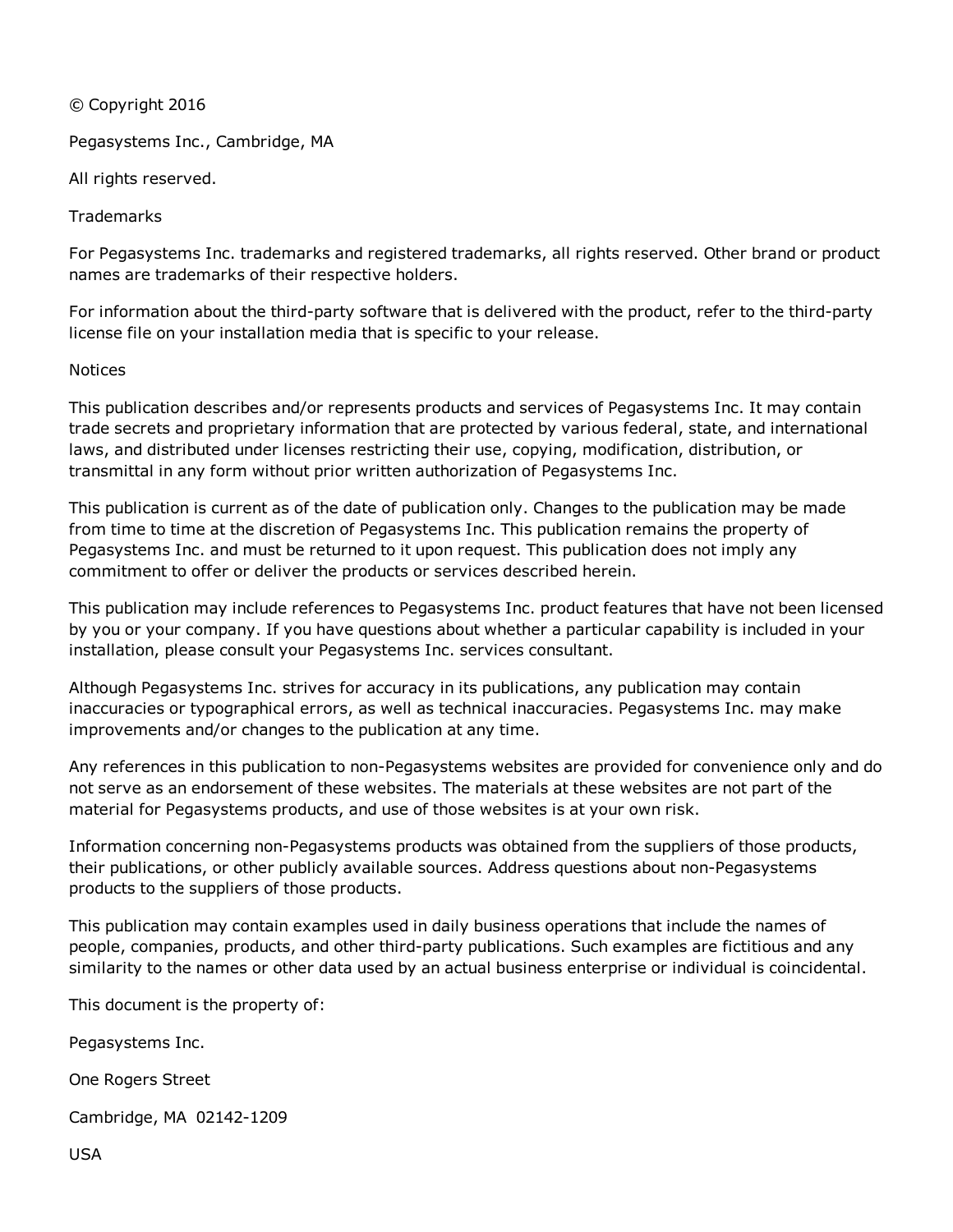#### Phone: 617-374-9600

Fax: (617) 374-9620

[www.pega.com](http://www.pega.com/)

DOCUMENT: Pega 7.2.2 High Availability Administration User Guide

SOFTWARE VERSION: 7.3

PUBLISHED: Friday, December 09, 2016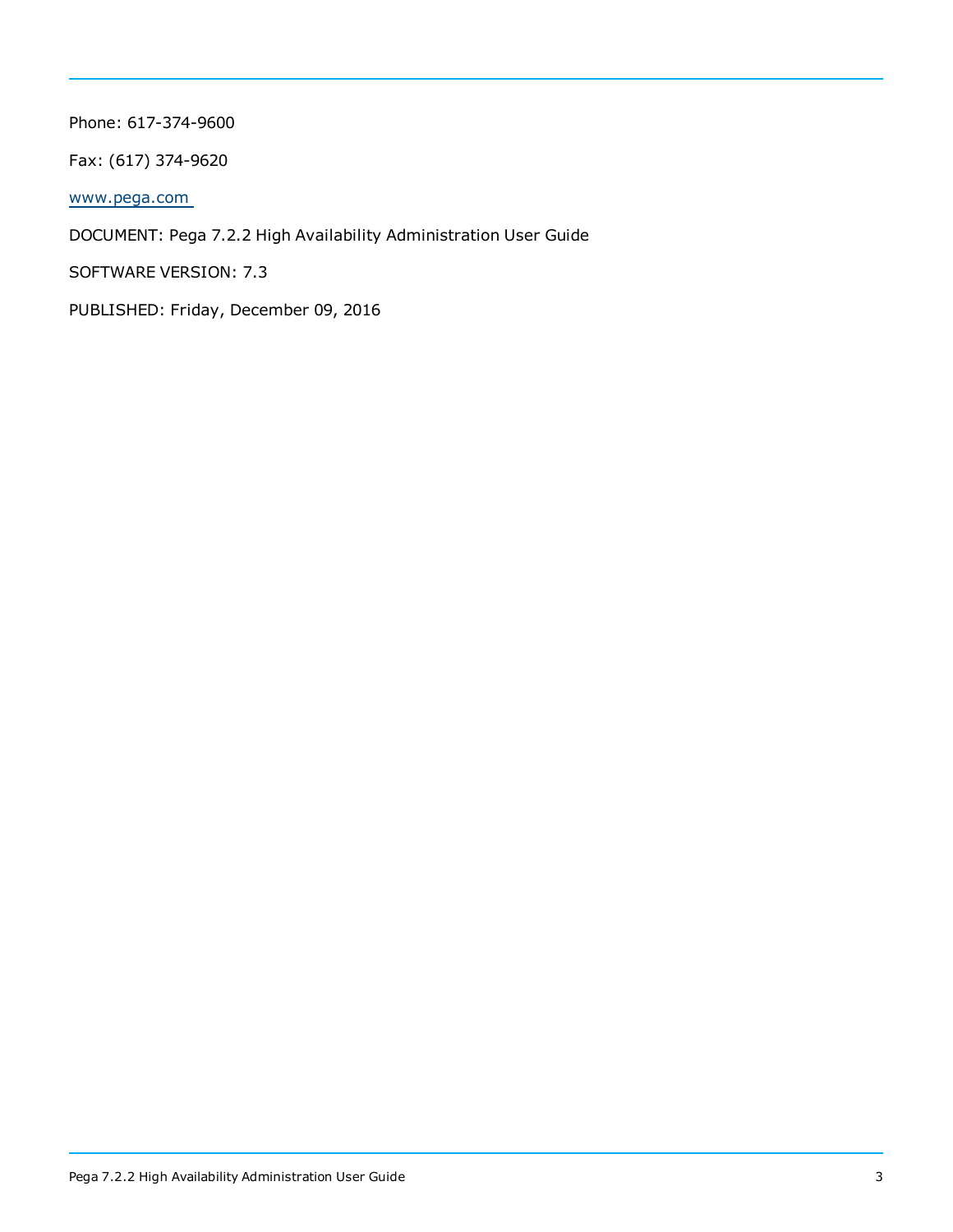# **Contents**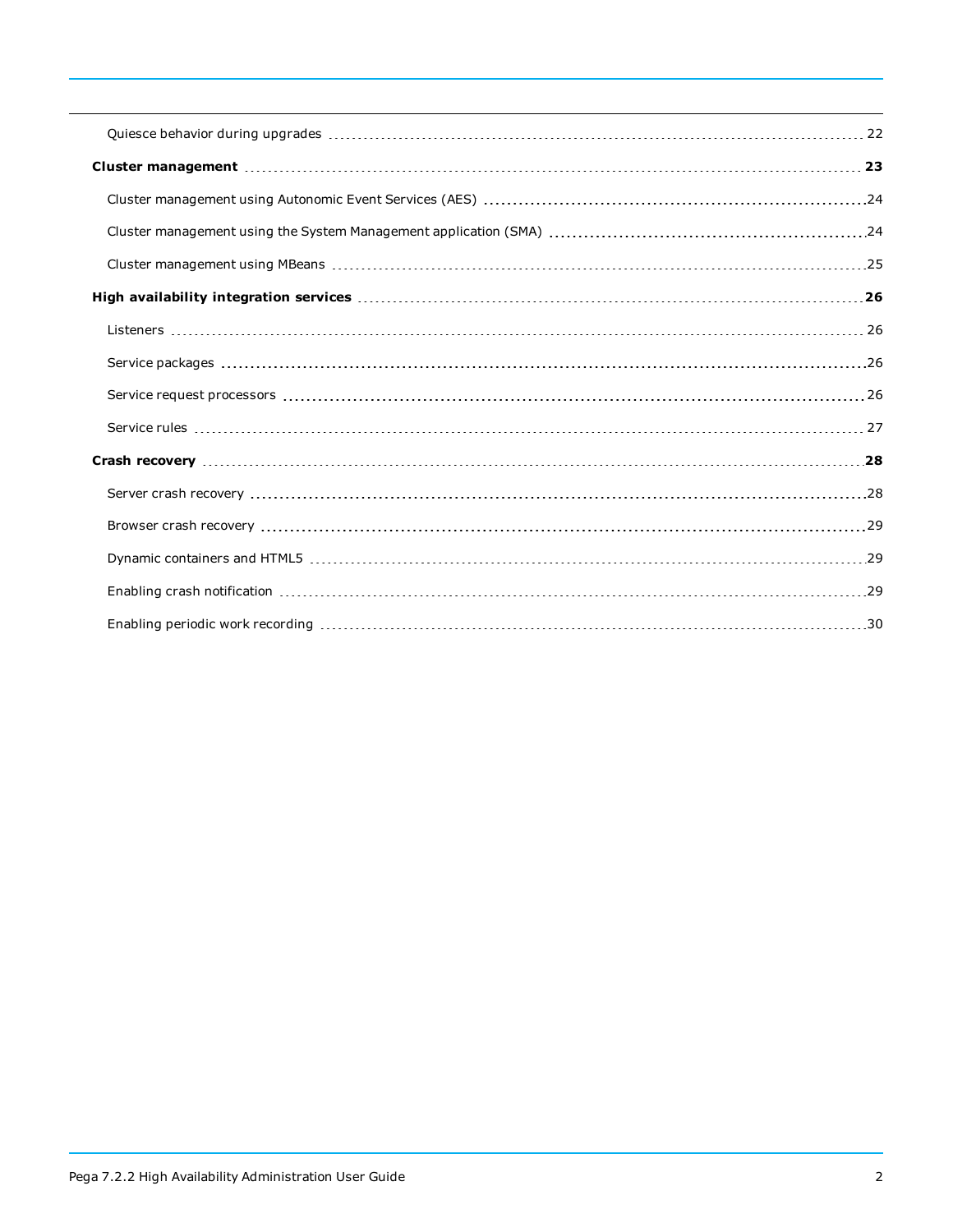# <span id="page-5-0"></span>**Overview of high availability**

High availability is the ability for an application to be accessible with minimal or no downtime, irrespective of various situations that include hardware failure, process crashes due to insufficient resources, memory leaks, maintenance, application upgrade activities, or natural disasters. The Pega 7 Platform provides tools to meet high level production service level agreements for mission critical applications with high availability features.

High availability features are available for use with the Pega 7 Platform. Any applications built in a version prior to the Pega 7 Platform are unable to use high availability features until they are upgraded to a Pega 7 Platform version.

High availability features include:

- Application server maintenance
	- Operations staff can initiate application tier maintenance that is transparent to users.
	- Pega 7 Platform web application servers that require maintenance can be quiesced.
	- Users on a server that has been quiesced are redirected to other servers in a cluster.
	- Rolling server restarts can be used to upgrade Java Virtual Machine (JVM) settings, physical server maintenance, or Pega 7 Platform upgrades.
- Application development guidelines
	- System Architects and developers have guidelines to assist them in developing and maintaining highly available Pega 7 Platform applications and strategic applications.
	- Pega 7 Platform System Administrators can control how rules are introduced into the production environment by locking rulesets.
- Pega 7 Platform updates and upgrades
	- Operations staff can upgrade the Pega 7 Platform without taking production systems offline.
	- Split schema enables administrators to move users on the old rule base to the new rule base with a rolling restart.
- Network Operation Center integration
	- Operations staff can use Autonomic Event Services (AES) or MBeans to integrate high availability features into their operation centers.
- Crash recovery
	- Operations staff can rely on application tier crash recovery to recover the user's work when they log in to other Pega 7 Platform servers in the cluster after a crash.
	- Administrators can optionally notify users that their session has been recovered.
	- Seamless recovery in the event of a browser crash is provided.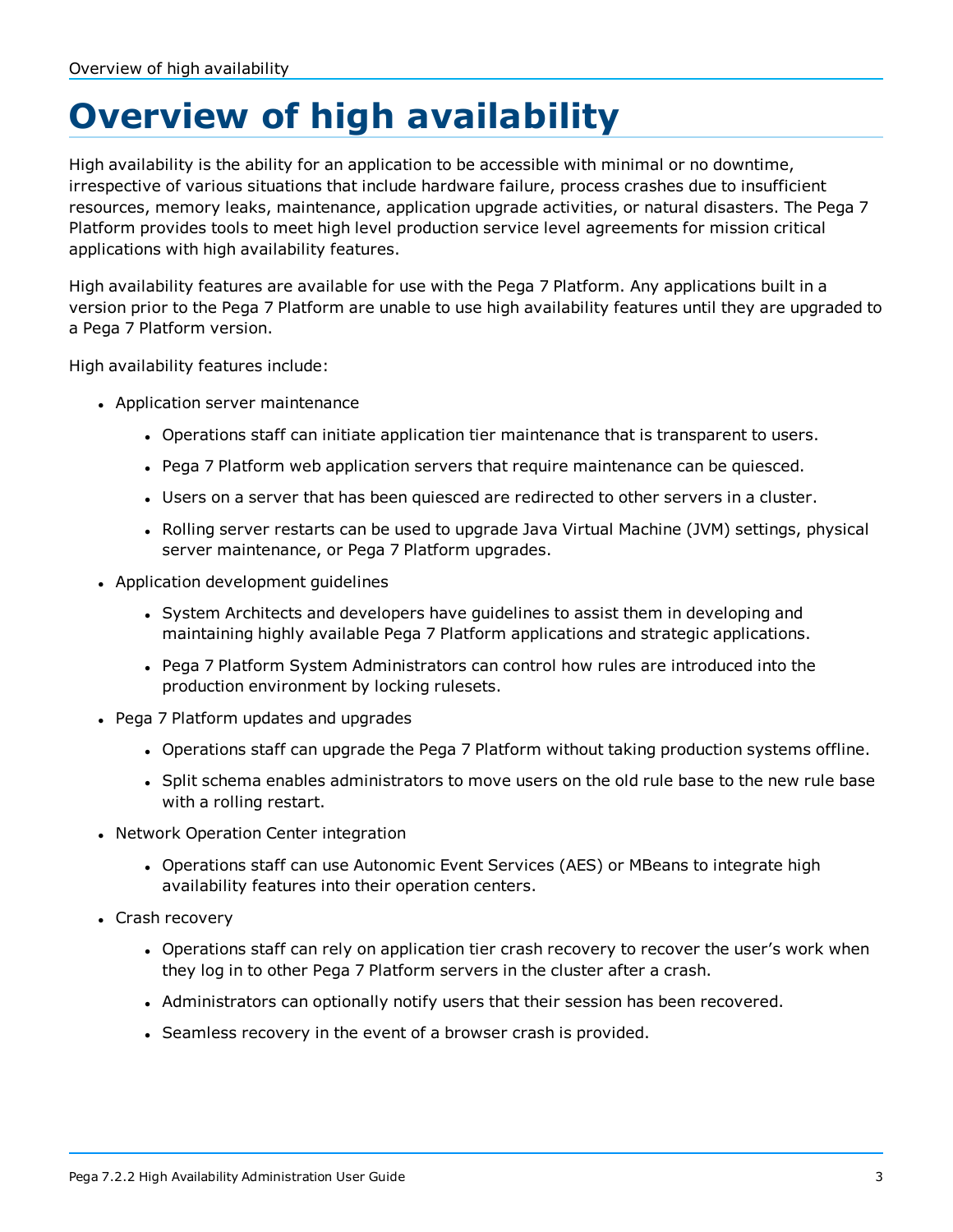# <span id="page-6-0"></span>**High availability architecture**

The Pega 7 Platform supports production service level agreements and emphasizes redundancy as a best practice for physical and software-based highly available production architectures.

In the following diagram, redundancy is applied to the infrastructure across all tiers of the hardware and deployment architecture of Pega 7 Platform servers, represented by the shadowed icons. For example, one implementation can have several load balancers, physical and virtual machines, shared storage repositories, and databases. These principles are general to three-tier architectures and are applicable to private hosting or cloud environments.

|                                    | <b>LOAD BALANCER</b>               |                                    |
|------------------------------------|------------------------------------|------------------------------------|
| <b>Physical or Virtual Machine</b> | <b>Physical or Virtual Machine</b> | <b>Physical or Virtual Machine</b> |
|                                    | <b>SHARED STORAGE</b>              |                                    |
|                                    | <b>Database</b>                    |                                    |

# <span id="page-6-1"></span>**Privileges and roles for high availability management**

Various privileges and roles are used for Pega 7 Platform high availability management, Pega 7 Platform server investigation, and security.

#### High availability privileges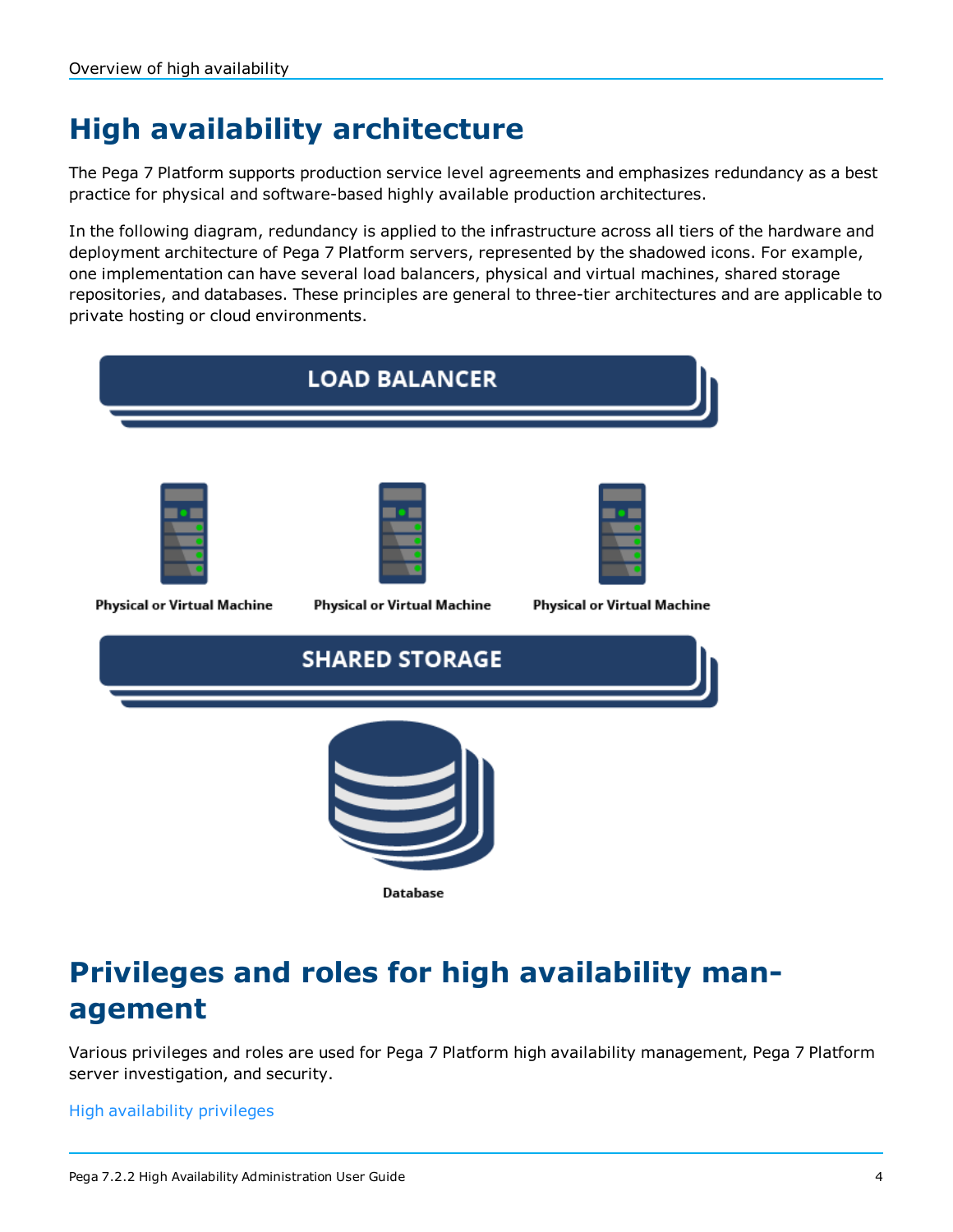The following privileges are available:

- <sup>l</sup> pxHighAvailabilityAdmin Operators with this privilege can access the **HA Cluster Settings** landing page from the Designer Studio menu. The settings are cluster-wide.
- <sup>l</sup> pxHighAvailabilityAdminQuiesce Operators with this privilege can access the **HA Cluster Management** landing page from the Designer Studio menu. In situations where cluster management is handled by operations centers, this privilege does not need to be granted because a Network Operation center uses AES or MBeans instead of the landing page for high availability administration. High availability roles

The PegaRULES:HighAvailabilityAdministrator role grants access to high availability cluster administration and quiesce investigation. Cluster administration in this context is access to cluster management and high availability settings that are accessible from the corresponding Pega 7 Platform landing pages. This role has the following privileges:

- pxHighAvailabilityAdmin
- <span id="page-7-0"></span>• pxHighAvailabilityAdminQuiesce

# **Checklist for rolling out high availability**

The following list outlines the process that project managers should follow when creating a new highly available system using a Pega 7 Platform installation.

- Understand the production requirements
	- Define the service level agreement for the production system.
	- Perform capacity planning to understand the necessary computational requirements to meet the required service level agreement.
- Deploy the physical architecture
	- Review the physical [architecture](#page-6-0) of the system.
	- Verify hardware [requirements](#page-8-0).
	- Deploy a load [balancer.](#page-8-1)
	- Select a shared [storage](#page-9-1) solution.
	- Install Pega 7 Platform instances on Pega 7 Platform servers using split [schema.](#page-14-0)
- Configure the Pega 7 Platform
	- Configure cookie [invalidation](#page-9-0).
	- [Configure](#page-17-0) quiesce.
	- [Configure](#page-30-0) crash recovery.
- Build applications or migrate existing applications
- Perform system testing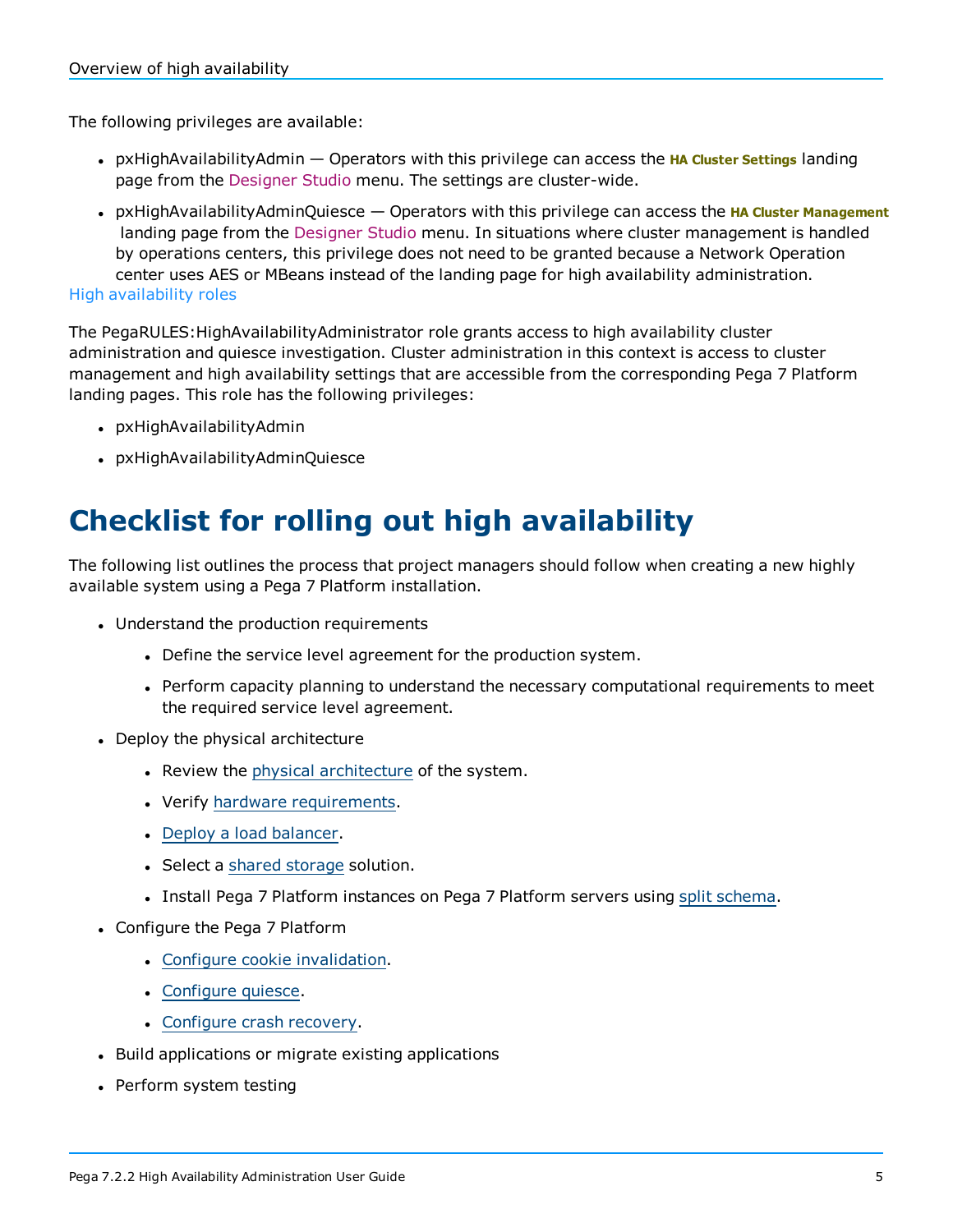# <span id="page-8-0"></span>**Configuring a highly available environment**

Creating a highly available system typically requires coordination across multiple groups in an organization. Individuals or groups responsible for deploying highly available systems must collectively understand and agree on how to configure the Pega 7 Platform for their organization.

The smallest environment for basic configuration testing requires the following:

- A load [balancer](#page-8-1)
- Two instances of a web [application](#page-9-1) platform of choice
- A [database](#page-10-3) backend
- A shared disk for shared [storage](#page-10-1)

Additionally, as a part of planning for future server maintenance, you must decide whether to use the default slow drain method or configure your system to instead use the immediate drain method for when you perform the [quiesce](#page-17-0) process on a node.

# <span id="page-8-1"></span>**Load balancers**

User and service requests are passed through a load balancer to the Pega 7 Platform servers. The Pega 7 Platform server in turn makes requests to a database.

All load balancers, regardless if using an on-premises or cloud Pega 7 Platform installation, use a single quiesce implementation. This allows for a quiesced node to have all users (both new and existing) be passivated immediately and for the node to be removed simultaneously.

To deploy a highly available production system, a load balancer must be used that has the following minimum requirements:

- Session-based affinity support to ensure that requests from one user are directed to a specific application server that maintains the state for that user
- Ability to disable a Pega 7 Platform server or take the Pega 7 Platform server out of the load balancer rotation to facilitate shutdown
- Automatic active or passive Pega 7 Platform server health monitoring for Pega 7 Platform server failure detection
- Scripting to manage cookies, invalidation, and optionally for allocation and deallocation of Pega 7 Platform servers based on production load

**Note:** Highly available system architectures should support fail-over to a redundant load balancer.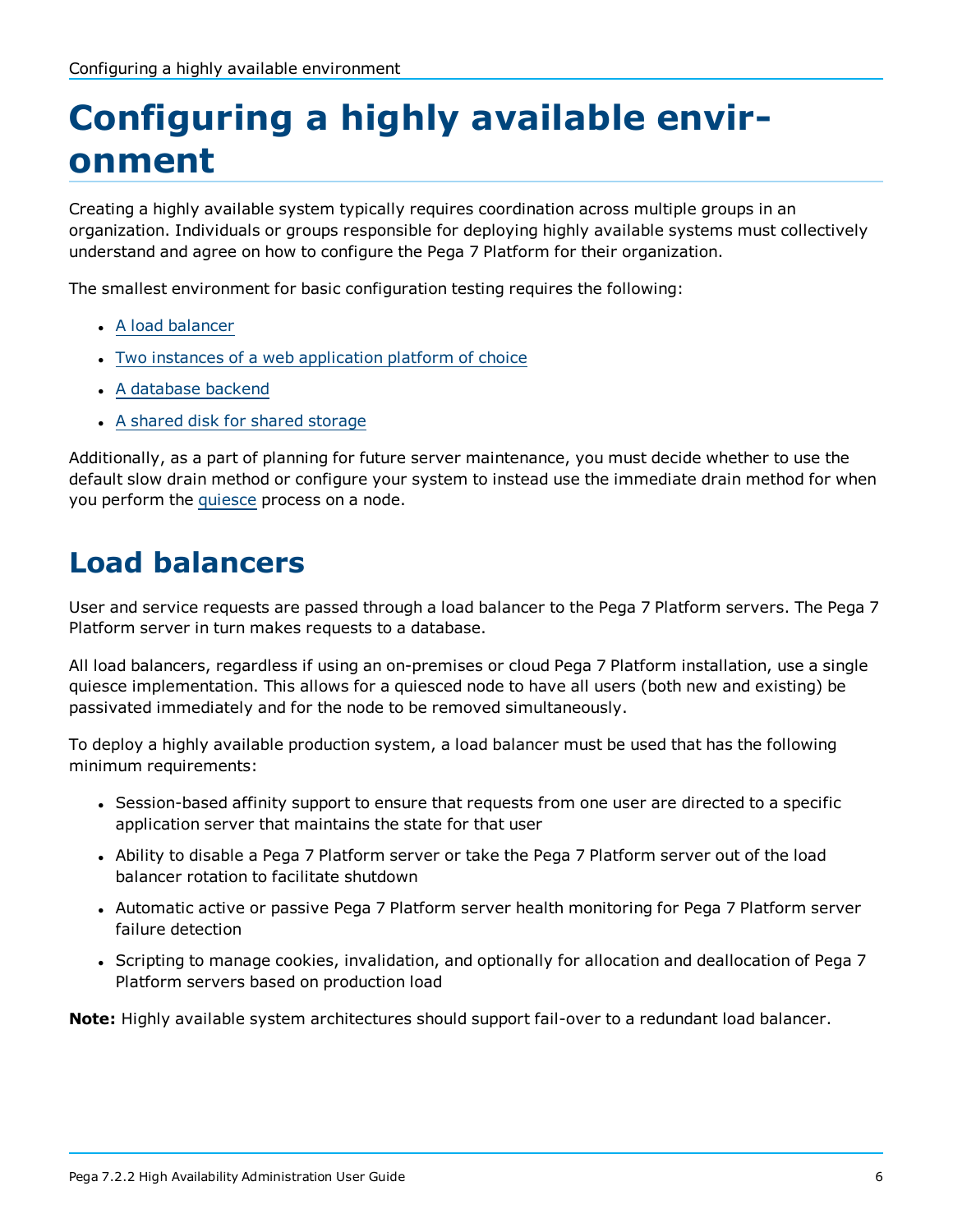### <span id="page-9-0"></span>**Configuring session affinity**

Session affinity is configured with the load balancer. It ensures that all requests from a user are handled by the same Pega 7 Platform server.

Production load balancers offer a range of options for configuring session affinity. The Pega 7 Platform supports cookie-based affinity. Configure cookies for high availability session affinity using the following variables.

#### *session/ha/quiesce/customSessionInvalidationMethod*

**Note:** Session affinity configuration is only applicable when using slow [drain](#page-17-1) for quiesce.

- Value configurable-cookie-invalidator or fully qualified class name of a class implementing the SessionInvalidationMethod in prpublic
- **Functionality Class name of the invalidation method in use** 
	- Set to configurable-cookie-invalidator to perform cookie-based invalidation using the value of session/ha/quiesce/cookieToInvalidate as the name of the cookie to invalidate
	- Set to the fully qualified name of a class implementing the interface SessionInvalidationMethod in prpublic

#### *session/ha/quiesce/cookieToInvalidate*

**Note:** Session affinity configuration is only applicable when using slow [drain](#page-17-1) for quiesce.

- $\bullet$  Value  $-$  Name of the cookie to invalidate
- **Functionality Name of the cookie to invalidate when using the configurable-cookie-invalidator** customSessionInvalidationMethod

# <span id="page-9-1"></span>**Application tier architecture**

Highly available application tier architectures must have enough computing power to support fail-over, as well as a means to allocate new servers to support increased demands for service.

To deploy a highly available production system, two or more physical or virtual machines are needed. These allow for horizontal cluster scale and provide hardware redundancy to maximize efficiency and offer a solution for crash recovery. Each machine can deploy one or more Pega 7 Platform servers.

Organizations can employ vertical cluster scale by adding multiple Pega 7 Platform server instances to support production load. Determine the number of Pega 7 Platform server instances based on capacity planning and by evaluating operational thresholds.

For information on supported application server platform versions, see the *Platform Support Guide* on the PDN.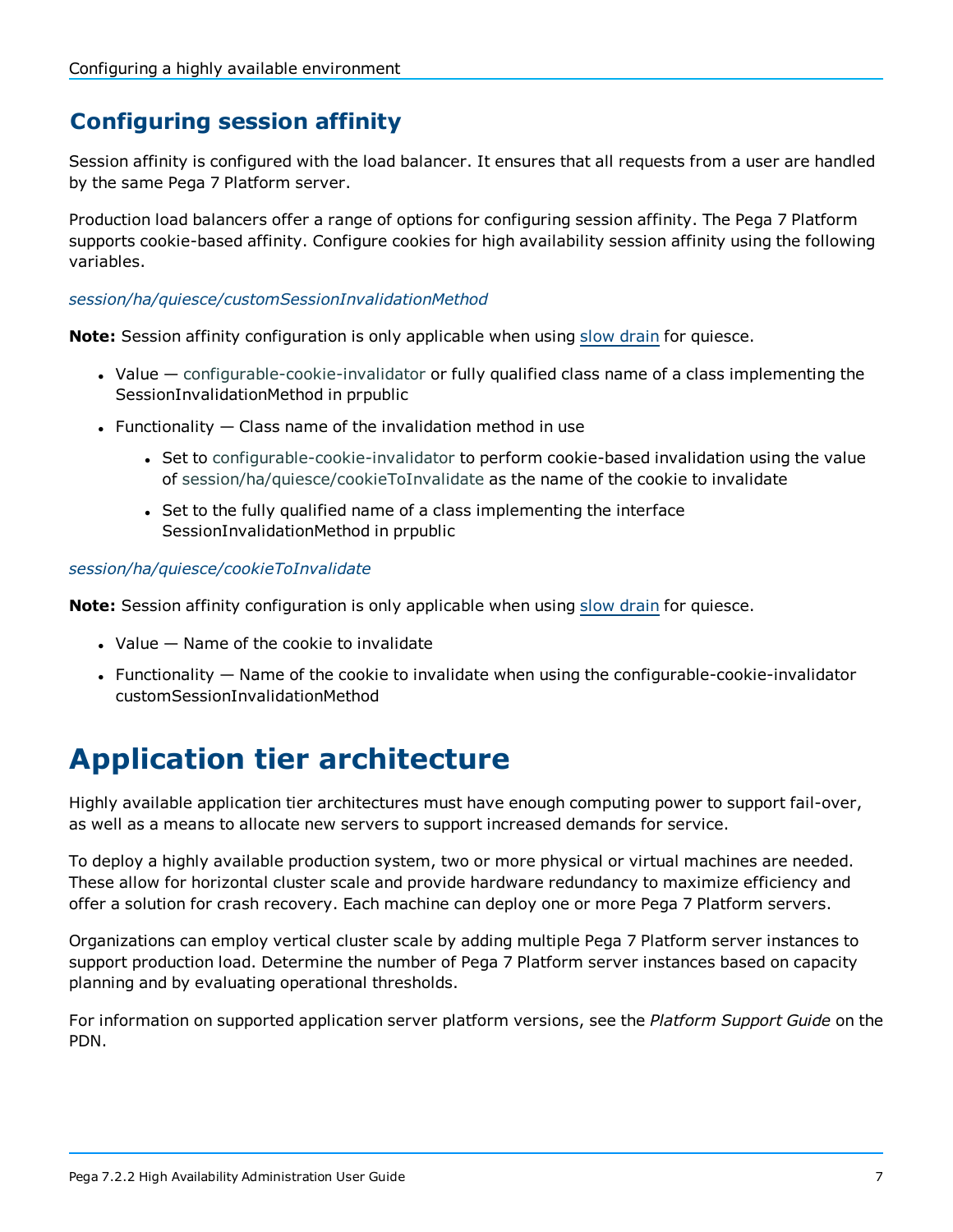### <span id="page-10-0"></span>**Single sign-on**

Pega 7 Platform high availability features are secure and require re-authentication in the event of a Pega 7 Platform server crash. The Pega 7 Platform retains operator authorization for redirection of a user during server quiesce. A single sign-on solution, although not required, enables a seamless user experience.

### <span id="page-10-1"></span>**Shared storage**

When high availability is enabled, database passivation is used as the default passivation method, in which the database handles all storage requirements.

However, if you decide to instead use filesystem passivation, you must select a shared storage solution and need to implement the shared storage API to integrate with the Pega 7 Platform. This is because application servers require fault-tolerant shared storage in order to facilitate initiated and uninitiated shutdowns when using filesystem passivation. The Pega 7 Platform supports shared storage using Network File Storage (NFS) or shared disk out of the box when using filesystem passivation, but these solutions are not inherently fault tolerant.

- For NFS solutions, the shared storage must point to an NFS location to support access from all nodes.
- <sup>l</sup> For disk-oriented solutions, Pega 7 Platform servers require read/write access to shared storage .

If custom shared storage implementations are required, the following plug-in for shared storage must be used: com.pega.pegarules.pub.session.CustomPassivationMechanism

<span id="page-10-2"></span>For details about using this plug-in, see PDN article *Creating a custom passivation method*.

### **Server redundancy**

For consistency, the term "Pega 7 Platform server" is used for each web application server instance (JVM) on a physical or virtual machine. The decision to configure multiple Pega 7 Platform servers on physical or virtual machines must be coupled with redundancy at the machine level.

Pega 7 Platform servers must be designed to support redundancy among Pega 7 Platform various components, such as connectors, services, listeners, and search. The exact configuration varies based on the specifics of the applications in the production environment.

# <span id="page-10-3"></span>**Database tier architecture**

Pega 7 Platform high availability is database-agnostic. The recommended database features are:

• Highly available clustered databases or third party or database vendor software that supports this feature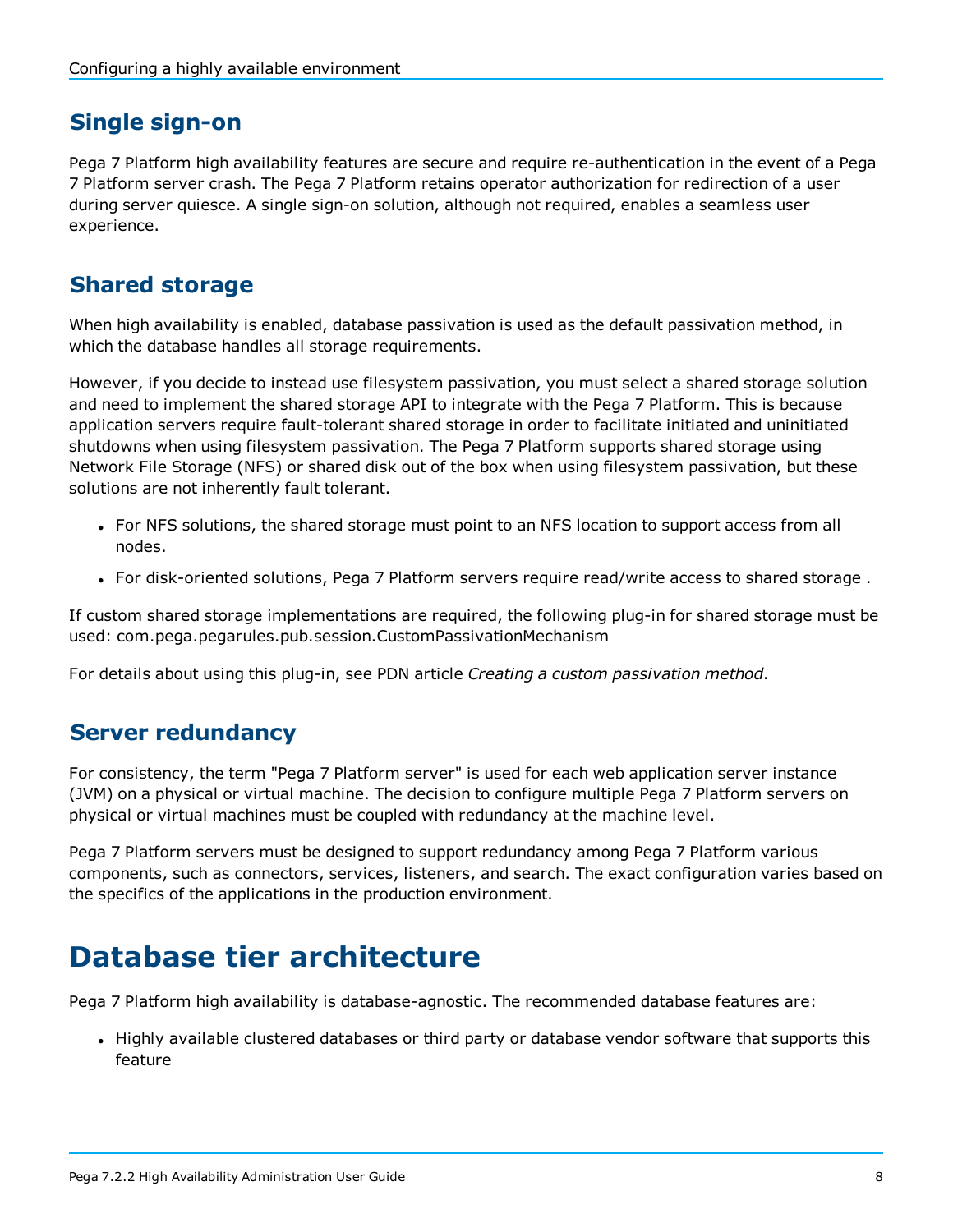$\bullet$  Database fault tolerance that meets production service level agreement requirements  $-$  for example, some databases have add-on products to handle failover of hardware or software subsystems, enabling another piece to take over

<span id="page-11-0"></span>For supported database platform versions, see the *Platform Support Guide* on the PDN.

### **Split schema database architecture**

The Pega 7 Platform supports a split schema database architecture. The split separates rules and data into separate schemas and is essential for enabling minimal to zero down time during Pega 7 Platform application and strategic application upgrades or patch installation.

The use of split schema architecture enables Pega 7 Platform System Administrators to install and upgrade a new rules schema in the production database while the old schema is still in use. Pega 7 Platform high availability features can then be used to migrate users from the old rule schema to the new schema on the production system to complete the upgrade.

### <span id="page-11-1"></span>**Enterprise configuration of high availability**

Pega 7 Platform high availability can be configured to run on Java Platform, Enterprise Edition (Java EE) application servers, such as those provided by WebSphere, Weblogic, or JBoss. These enterprise offerings provide services and packaged components that can add other aspects of high availability when properly configured. The primary advantage is that enterprise application servers typically support redundant message queues and buses, which can allow Pega 7 Platform services and listeners to continue during initiated and uninitiated outages.

The configuration and management details for each platform vary, but the concepts remain the same. Pega 7 Platform servers must be configured as a cluster so that there are two or more instances that are eligible to process work from any given queue or bus. During normal operation, only one Pega 7 Platform server should be used to process these requests, and other Pega 7 Platform servers in the cluster should be set up to address the queue or bus.

During failover conditions, the application server management utilities can be used to reconfigure queue destinations and bus listeners.

- If an outage is initiated by an administrator (for example, if it is planned), then the administrator can update the configuration details for the Pega 7 Platform server when modifying the load balancer to remove it from service.
- If the outage is uninitiated, the Pega 7 Platform server that is down no longer processes work while other Pega 7 Platform servers in the cluster continue processing queue items.

In either situation, no loss of work should occur and work continues to be processed (although it might be slower due to a loss of a Pega 7 Platform server). Other bus members might need to be enabled if the system is configured to have a single active Pega 7 Platform server that is processing work.

Pega 7 Platform listeners and agents that use URLs should be configured to use a load-balanced URL. However, listeners that are configured as MBeans need to be managed from the application server. If a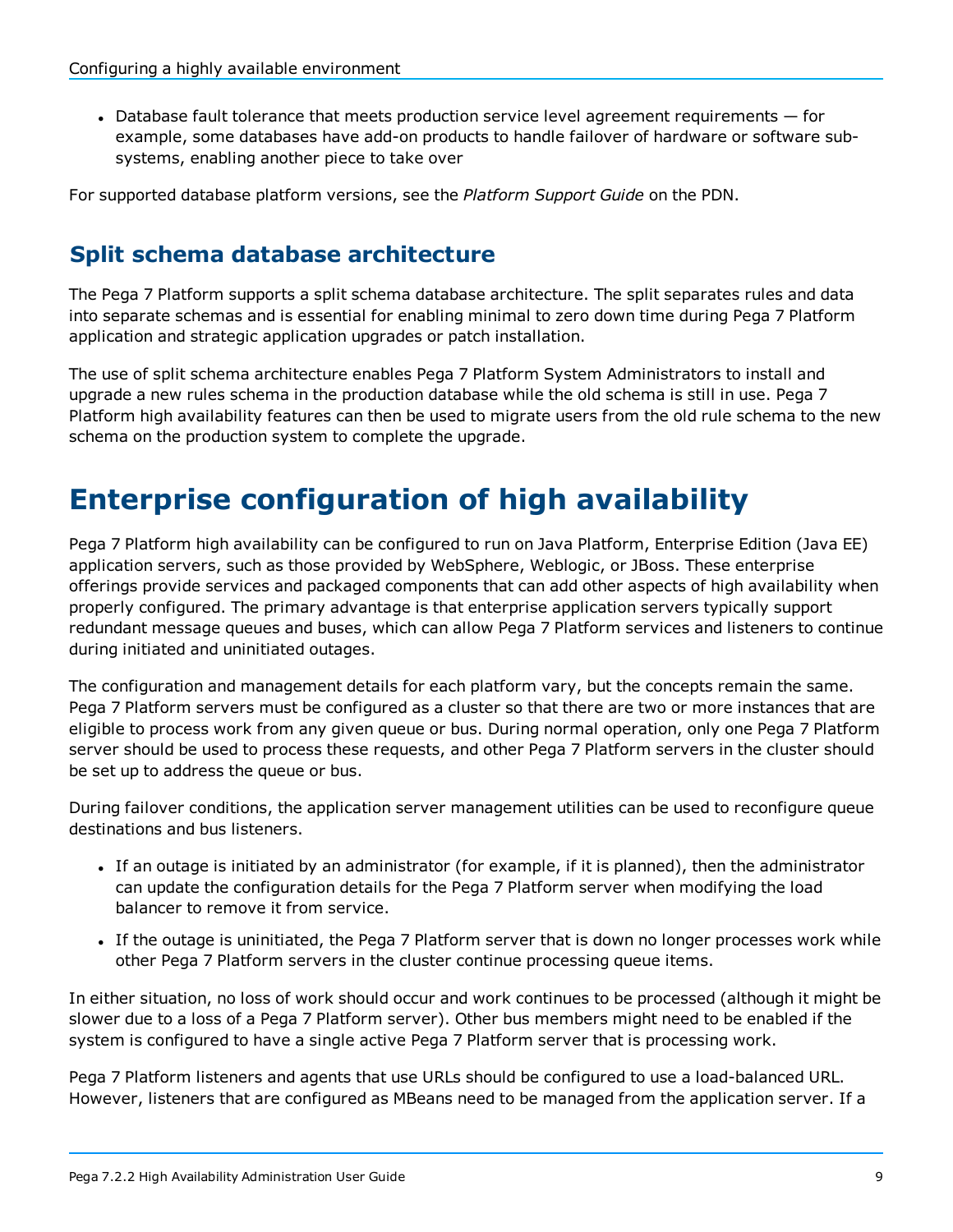Pega 7 Platform server is to undergo an initiated shutdown, the application server must be configured so that the server does not attempt any MBean invocations on that Pega 7 Platform server. This is because the Pega 7 Platform server is not able to process the request.

If the target server of an MBean invocation has experienced an uninitiated shutdown, the MBean invocation fails. Depending on the application server configuration and the Pega 7 Platform listener configuration, this invocation might either be placed back in the queue or be lost.

Because of the complication in configuring the Pega 7 Platform high availability edition on enterprise application servers, organizations should plan to set up the system in conjunction with Pegasystems Consulting. The Pegasystems Services team has access to resources that can help with configuring specific platforms for maximum availability.

# <span id="page-12-0"></span>**High availability developer environments**

Pega 7 Platform developer environments can take partial advantage of high availability features.

Maintenance for application tier physical and virtual machines and Pega 7 Platform server maintenance can be performed in a transparent manner for developers creating frameworks and applications. However, some aspects of development, such as debugging, might be impacted.

**Note:** Crash recovery and Pega 7 Platform upgrades are currently not supported for developer environments.

# <span id="page-12-1"></span>**Configuring ruleset update behavior**

You can update the following prconfig setting to determine when users see new ruleset lists due to changes to Access Groups or Rule-Application instances: either immediately at the start of the next thread (threadset) or at the next session (fixedreq).

#### **Authorization/RSLUpdateBehavior**

- $\cdot$  Value Type  $-$  String
- $\bullet$  Functionality  $-$  Alters the behavior of ruleset list updates. The value options for this setting are:
	- . Immediate
		- The default setting
		- Ruleset lists are updated as application and access group changes are made
		- The shipped behavior of PRPC versions prior to the Pega 7 Platform
	- . Threadset
		- Ruleset lists are updated from application and access group changes at thread creation boundaries and stay the same for the entire lifetime of the thread
		- Thread creation boundaries include thread creation and thread switch events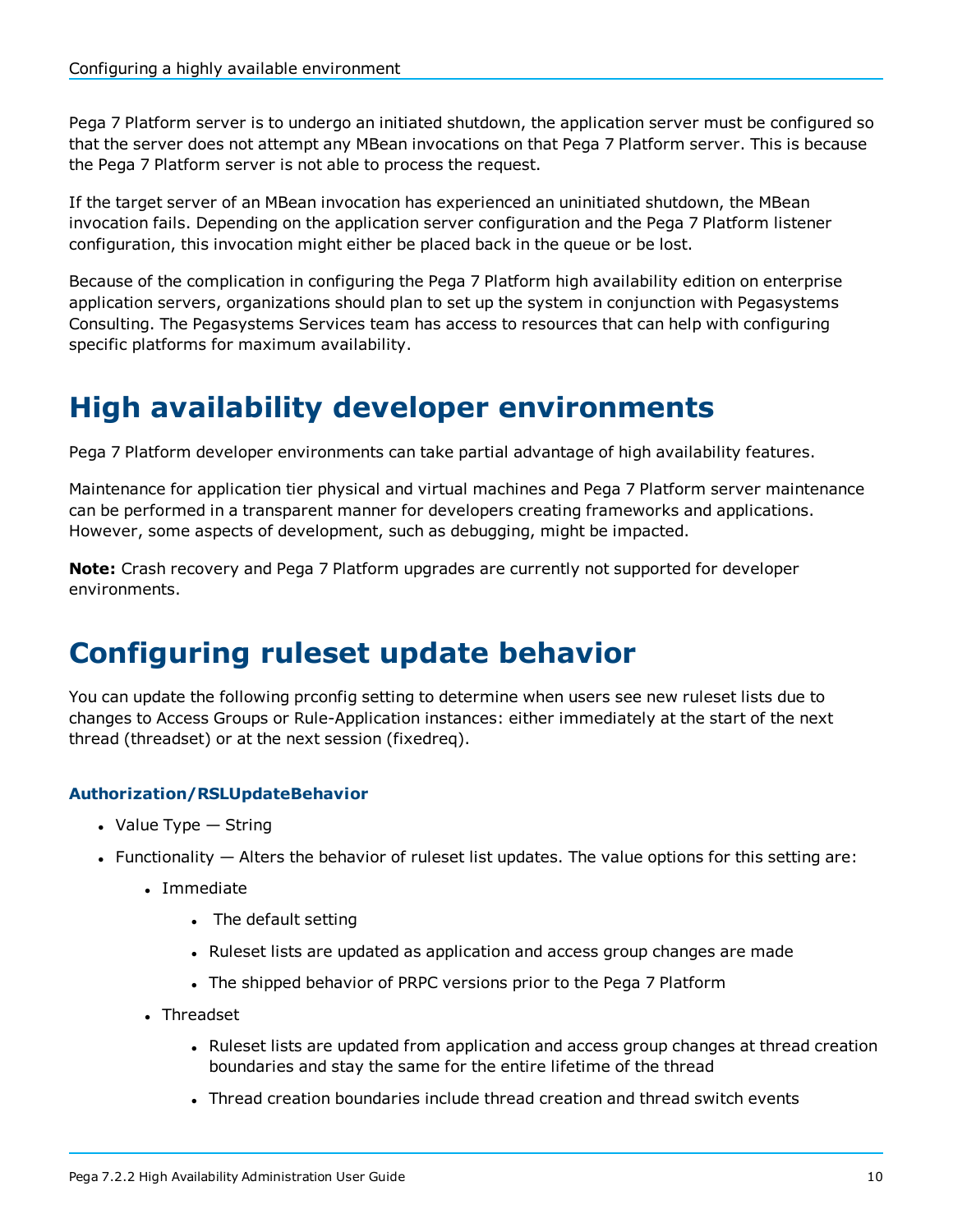- Fixedreg
	- A snapshot of the ruleset lists are taken for all available applications at login
	- Fixed throughout the lifetime of the session
	- If a requestor with RSL update behavior set to fixedReq spawns a child requestor, the child requestor gets the most recent context using their parent's access group as a key
- <span id="page-13-0"></span><sup>l</sup> Example: <env name="Authorization/RSLUpdateBehavior" value= "threadset" />

# **Managing high availability environment variable settings**

There are multiple ways to set and manage Pega 7 Platform settings. Following are recommended methods listed in terms of precedence:

- Data-Admin-System Settings (DASS) instances for each cluster
- Java Naming and Directory Interface (JNDI) settings for a cluster
- Individual prconfig.xml files for each Pega 7 Platform server

**Note:** Organizations might have specific preferences that differ from the order listed above.

#### **Using DASS instances**

Based on the environment setup, administrators should use Data-Admin-System Settings (DASS) instances for updating cluster-wide settings or for dynamic control of high availability settings. In cases that require finer Pega 7 Platform server control and where restarts are acceptable, administrators should use JNDI or prconfig settings for high availability-specific settings.

**Note:** Some settings might require a system restart, even if they are configured using DASS instances.

#### **Using JNDI settings**

Administrators can use a shared prconfig.xml location by specifying the file URL using JNDI. This can be used for clusters and for Pega 7 Platform server groups.

Individual Pega 7 Platform servers can set specific settings directly using JNDI. See the specific Installation and Upgrade guides for your database and application server for details on how to set Pega 7 Platform settings using JNDI.

#### **Using prconfig files**

To make the high availability settings page available and allow the DASS instances to be updated from high availability landing pages, all DASS instances in the cluster must have the following prconfig.xml setting:

<env name="initialization/settingsource" value="merged" />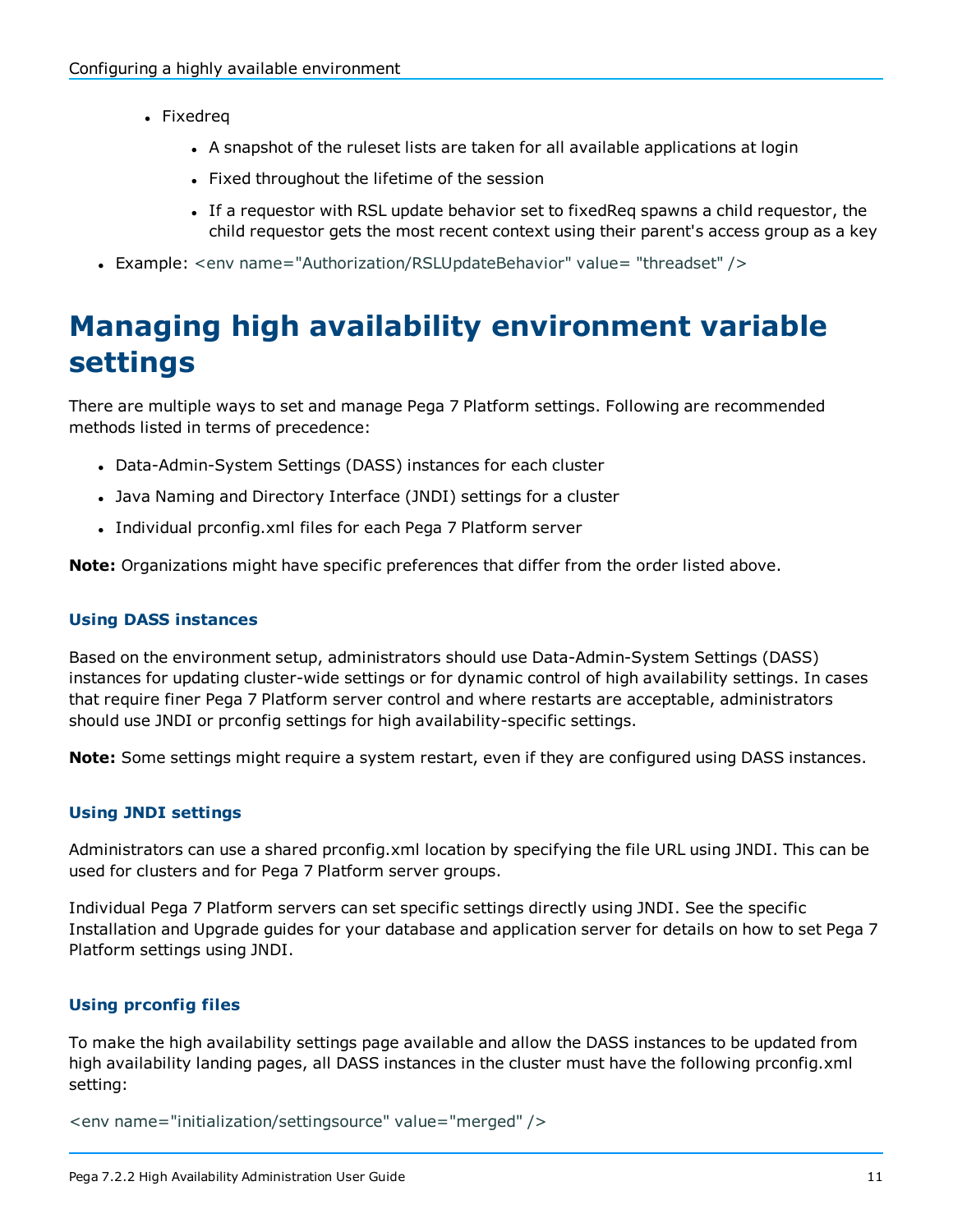# <span id="page-14-0"></span>**Updating and upgrading highly available systems**

The Pega 7 Platform supports the separation of rule tables and data tables into separate database schema for the purpose of minimizing the downtime of production during updates of applications, frameworks, and the Pega 7 Platform itself. Use split schema when performing updates that range from staging environments to production environments, as well as to facilitate rolling restarts on production servers.

The schema composition is logically composed of both:

- A rules schema, containing:
	- $\blacksquare$  The rule base
	- System data
- A data schema, containing:
	- Data objects
	- Work objects

If split schema is deployed in production, Pega 7 Platform updates with zero down time are possible. Organizations seeking to use rolling restarts and split schema to perform minimal or no down time upgrades of internal frameworks and applications must plan for production data management.

To ensure that data is migrated to the production system:

- If new rules and data are backward compatible, import the application or framework RAP into production after performing the rolling restart. Any new content in existing data tables and changes to workbaskets are visible immediately.
	- $\bullet$  To make new rules available upon next login, configure Authorization/RSLUpdateBehavior = fixedreq.
- If new rules and data are not backward compatible, import the application or framework RAP into production after performing the rolling restart at a period of low to no activity. New rules, workbaskets, and data tables are visible immediately upon next login.

### <span id="page-14-1"></span>**High availability update process**

The recommended update process prior to production system upgrade includes roll out in development, testing, and acceptance systems. Typically, a company might have a staging system for performing the initial update and transitioning the upgraded rules to production.

On the diagram, you can see an example of a customer application or framework update where the staging system has a copy of the production rules schema. This copy is essential to capture autogenerated rules. The data schema is not shown.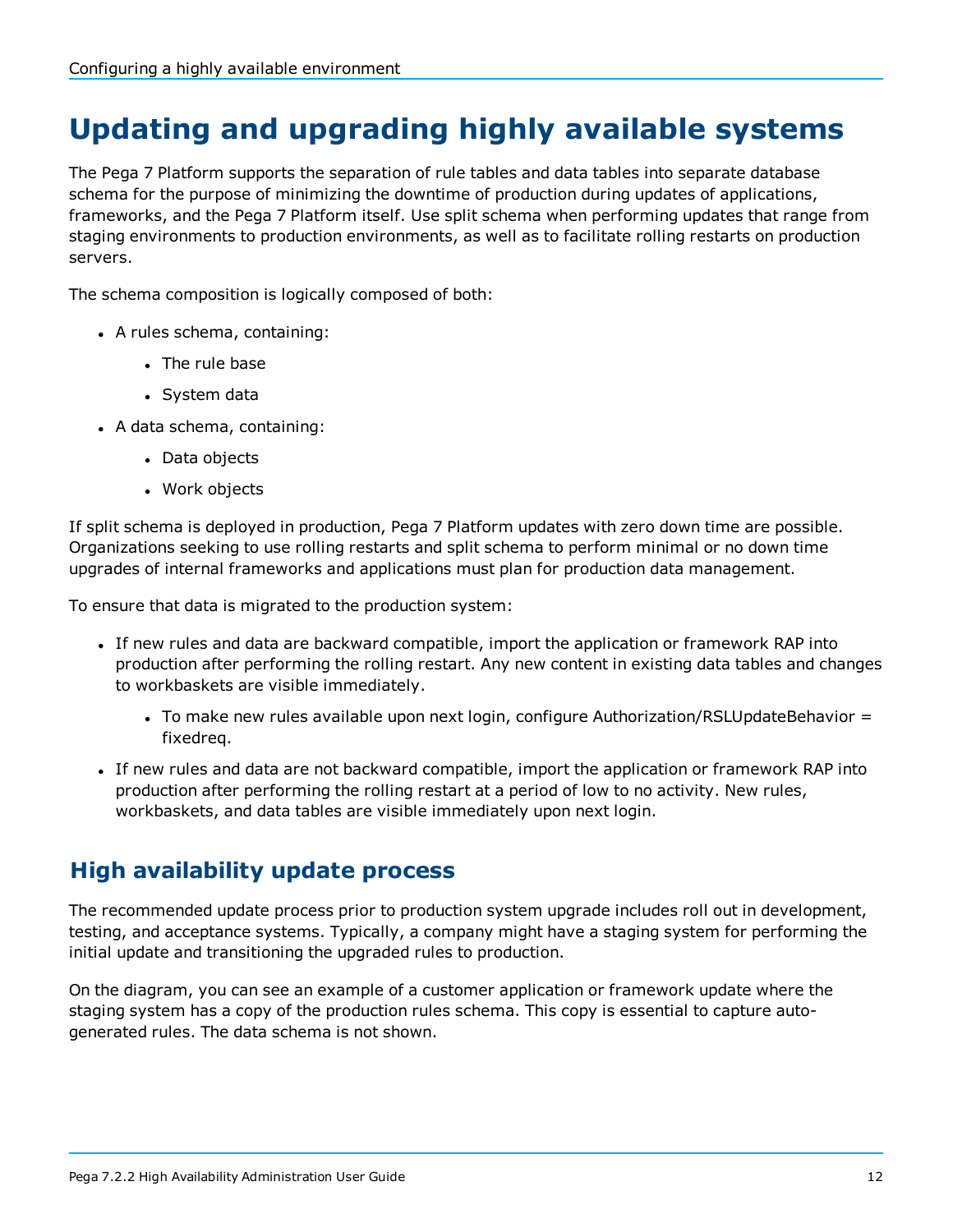

### <span id="page-15-0"></span>**Setting up split schema**

Both the **prconfig.xml** and **prbootstrap.properties** file must be updated when using split schema.

1. Add the following environment variables to the **prconfig.xml** file:

<env name="database/databases/PegaRULES/defaultSchema" value="rulesSchema\_Name"/> <env name="database/databases/PegaDATA/defaultSchema" value="dataSchema\_Name" />

2. For a split schema setup, add the following properties to the **prbootstrap.properties** file:

com.pega.pegarules.bootstrap.allclasses.schema=" rulesSchema\_Name "

com.pega.pegarules.bootstrap.datatables.schema=" dataSchema\_Name "

<span id="page-15-1"></span>**Note:** This functionality is available when you purchase and install the BIX application.

### **Migrating rules to a new schema**

Rules can be migrated to a new schema in a highly available system, which is updated on the staging system and then copied to production. To migrate the rules to a new schema, do the following:

- 1. Migrate the existing rules into a new rules schema and mark the time.
- 2. Perform the update on the new rules schema, for example, a framework or application update.
- 3. Copy the new rules to the production database.
- 4. Configure the Pega 7 Platform servers to use the new rules schema and perform rolling restarts on any additional production servers.
	- During the rolling restart, users are moved from Pega 7 Platform servers using the old rules schema to Pega 7 Platform servers using the new rules schema.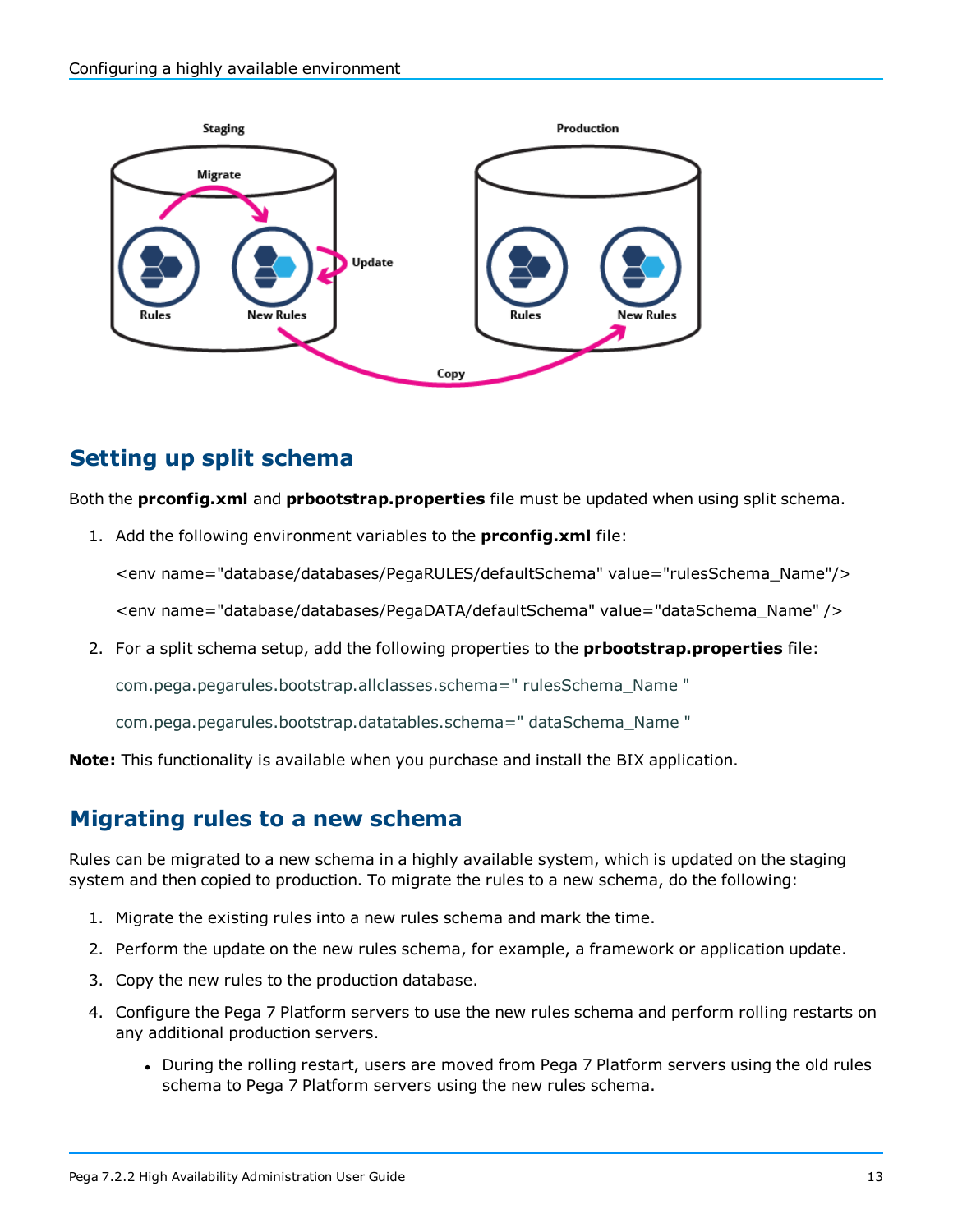- The schema names to use are provided through JNDI by using the application server console.
- <span id="page-16-0"></span>5. Migrate auto-generated rules that were created after step 1.

### **Migrating auto-generated rules**

Some Pega 7 Platform applications have auto-generated rules. These rules are created at runtime during the normal use of a production system.

**Note:** Auto-generated rules are not present in the upgraded rule base from the time of the initial rule migration and must be migrated manually.

There is a built-in utility to export the auto-generated rules created after a certain time period. Use the prpcUtils.properties utility, located in the coreBuildDistributionImage/scripts/utils directory, to perform the export.

To run the prpcUtils.properties utility, do the following:

1. Create an XML file containing the following classes to export: <?xml version="1.0" encoding="UTF-8" ?>

```
<ExportClassList>
<Database dbname="PegaRULES">
<Class name="Rule-Obj-Property" column="PXUPDATEDATETIME"/>
<Class name="Rule-Obj-When" column="PXUPDATEDATETIME"/>
<Class name="Rule-Obj-FlowAction" column="PXUPDATEDATETIME"/>
</Database>
</ExportClassList>
```
- Class name represents either:
	- The name of the class for a rule type that you want to export
	- A wild card pattern, such as parent class name (for example, Rule-), used to export all the rules belonging to the Rule- hierarchy, including its descendants.
- PXUPDATEDATETIME represents the exposed column, which could be used to match the time stamp in the export.migration.date property in the PRPCUtils.properties file that is set in step 3.
- 2. Enter the database connection information in the utility by setting the following properties under its Settings for Export Tool section:
	- export.archive.full.path
	- export.migration.date
	- export.migration.xml the full-path to the XML file containing the classes to export that was created in step 1.
- 3. Run the prpcUtils.bat file in the same directory as the properties file with the following syntax: C:\coreBuildDistributionImage\scripts\utils>prpcUtils.bat export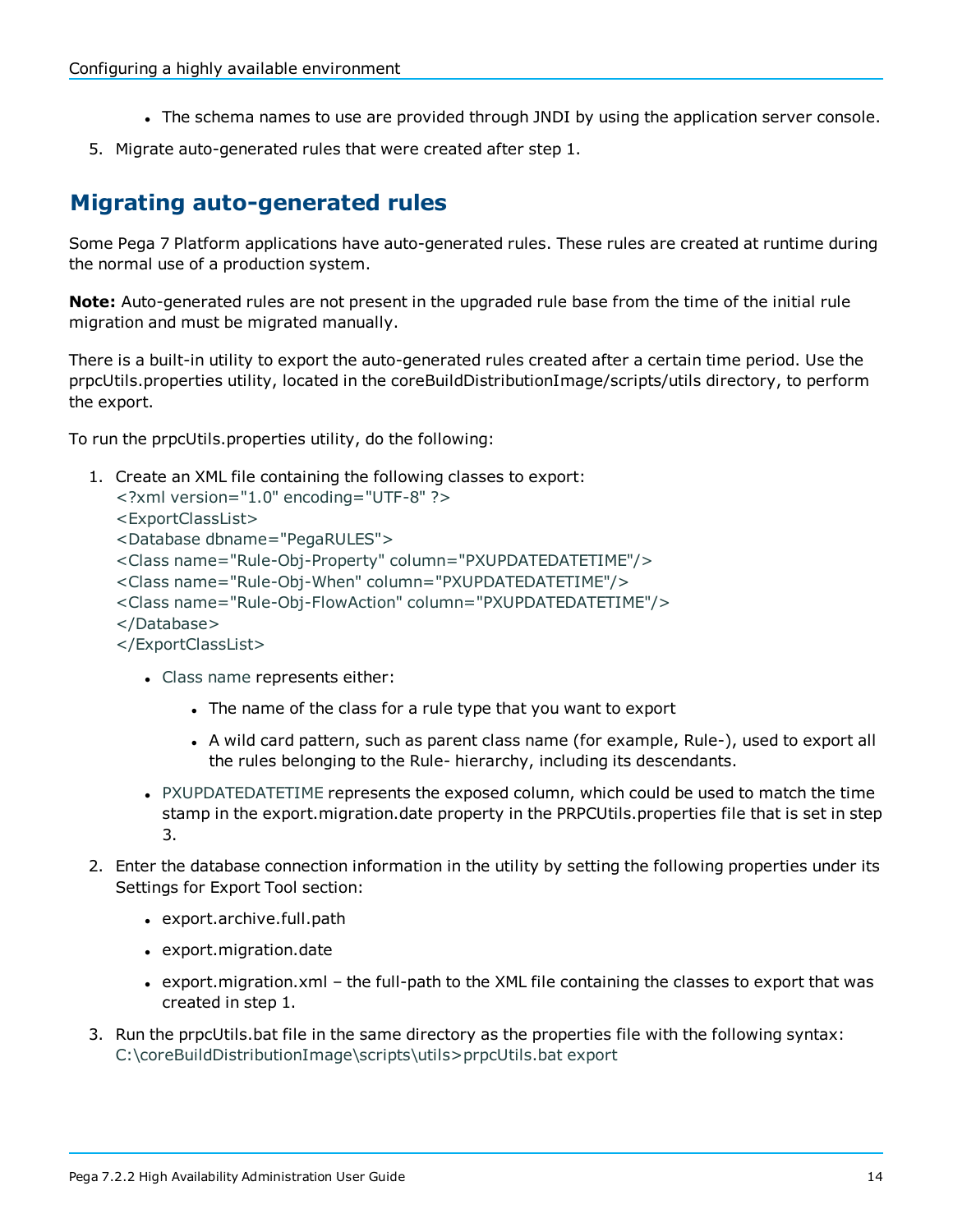#### <span id="page-17-0"></span>Quiesce

# **Quiesce**

Quiesce provides the ability to gracefully take a Pega 7 Platform server out of service for maintenance or other activities. During quiesce, active users are seamlessly migrated to an active node when the quiescing node is no longer available.

You can quiesce a server using one of the following methods:

- Slow [drain](#page-17-1)
- [Immediate](#page-19-0) drain (default)

To switch between slow drain and immediate drain:

- 1. Update the value of the session/ha/quiesce/strategy prconfig setting to be either "slowDrain" or "immediateDrain".
- 2. Restart the server.

**Note:** When using the immediate drain method to perform quiesce on a node, any operator can access a quiesced server for root cause analysis or remediation, regardless of their user role or privileges. For quiesced server access when using the slow drain method, you must still include either the PegaRULES:HighAvailabilityAdministrator or PegaRULES:HighAvailabilityQuiesceInvestigator user role in a user's access group. Administrators using the slow drain method without either of these user roles are exiled from the quiesced node and are redirected to an active node.

# <span id="page-17-1"></span>**Quiesce using slow drain**

When using slow drain for quiesce on a highly available system, the following steps occur on a Pega 7 Platform server when the quiesce process is enabled:

- 1. The default timeout for passivation is reduced, referred to as an accelerated passivation period.
- 2. Users are placed in a passivation queue.
- 3. The system stops non-essential agent processing for quiesce and all listeners, with the exception of message-driven bean (MDB) listeners. (The application server should be configured to ensure that no MDB invocations occur.)

**Note:** System critical agents remain active during this step.

4. When the active user requestor count drops to 0, the system sets the server state to "Quiesce Complete" and the Pega 7 Platform server is ready for maintenance.

**Note:** All Pega 7 Platform servers on a physical or virtual machine must be quiesced for maintenance on the machine.

### <span id="page-17-2"></span>**Quiescing a node when using slow drain**

When using high availability, you can perform the quiesce process for a node to remove it from a pool of active nodes.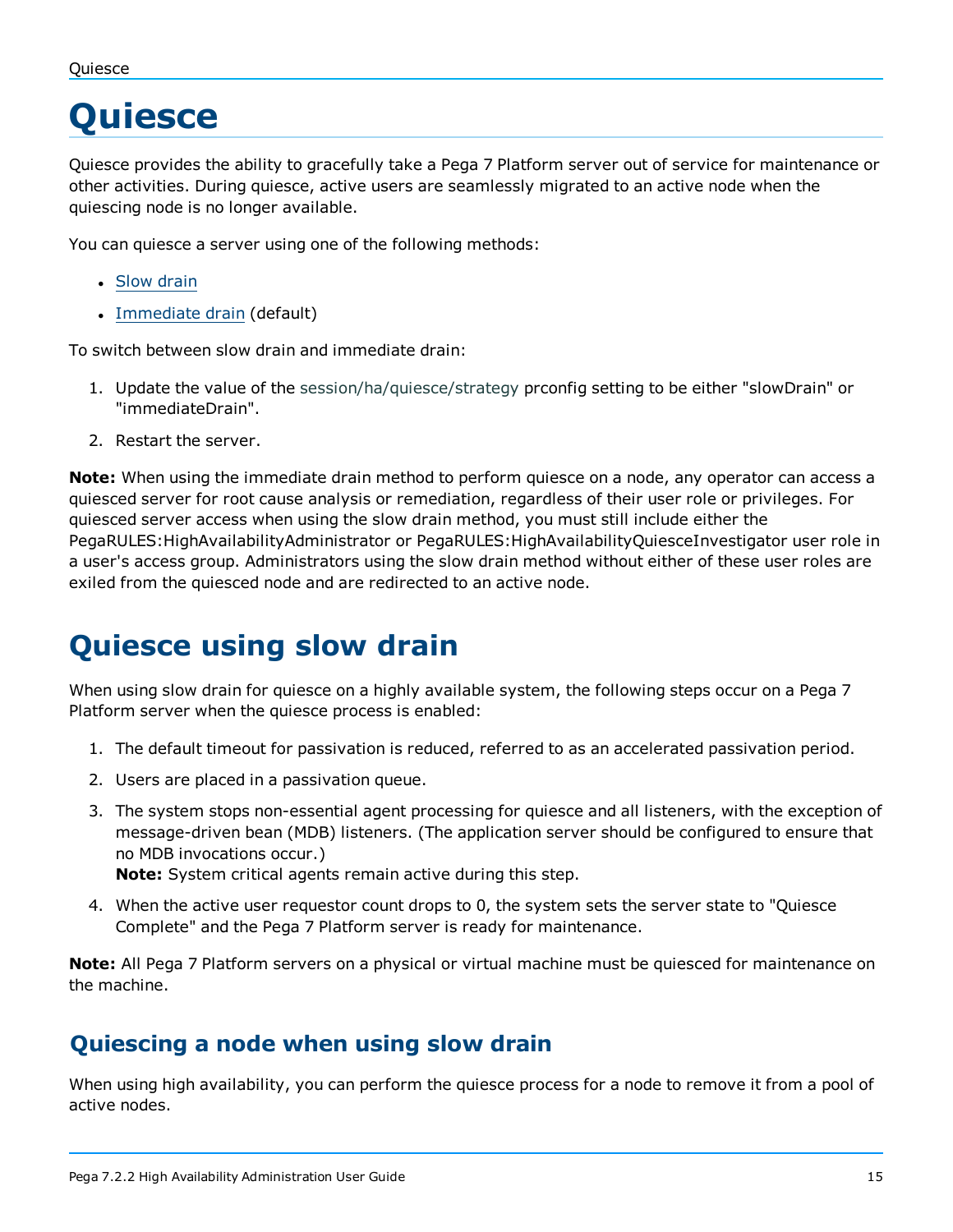- 1. Identify the Pega 7 Platform servers that you want to shut down.
- 2. Configure the load balancer to disable the identified servers. **Note:** This does not allow new connections, but allows existing users and services to complete work.
- 3. Use the AES, SMA, NOC SMA integration, or high availability landing pages to quiesce the Pega 7 Platform server.

For more information about these management tools, see Cluster [management](#page-25-0).

- 4. Click **Designer Studio > System > High Availability > HA Cluster Management**.
- 5. Select the check box in front of the node that you want to quiesce.
- 6. Click **Quiesce**.

### <span id="page-18-0"></span>**HA Cluster Management**

The HA Cluster Management page details the current status of any nodes running in high availability mode and is used to perform quiesce actions for a node.

Operators with the following roles can access this page:

- PegaRULES: HighAvailability Administrator
- PegaRULES: HighAvailabilityQuiesceInvestigator

You can access this page by clicking **Designer Studio > System > High Availability > HA Cluster Management**.

**Important!** For immediate drain, do not use the HA Cluster Management page to quiesce a node. Use the System Management application (SMA) and the JMX APIs instead. See [Quiescing](#page-21-0) a node using [immediate](#page-21-0) drain.

**Note:** Data is accurate after two system pulse cycles.

The following data is displayed on this page for each node.

| Node                | The name of the node                             |  |
|---------------------|--------------------------------------------------|--|
| NodeID              | The node ID                                      |  |
| Runstate            | The status of the node:                          |  |
|                     | Running<br>$\bullet$                             |  |
|                     | Stopped<br>$\bullet$                             |  |
|                     | • Quiesce Complete                               |  |
|                     | • Quiesce Start                                  |  |
| <b>Active Users</b> | The number of active users                       |  |
| Last Pulse          | The date and time of the last system pulse       |  |
| <b>Last Started</b> | The date and time that the node was last started |  |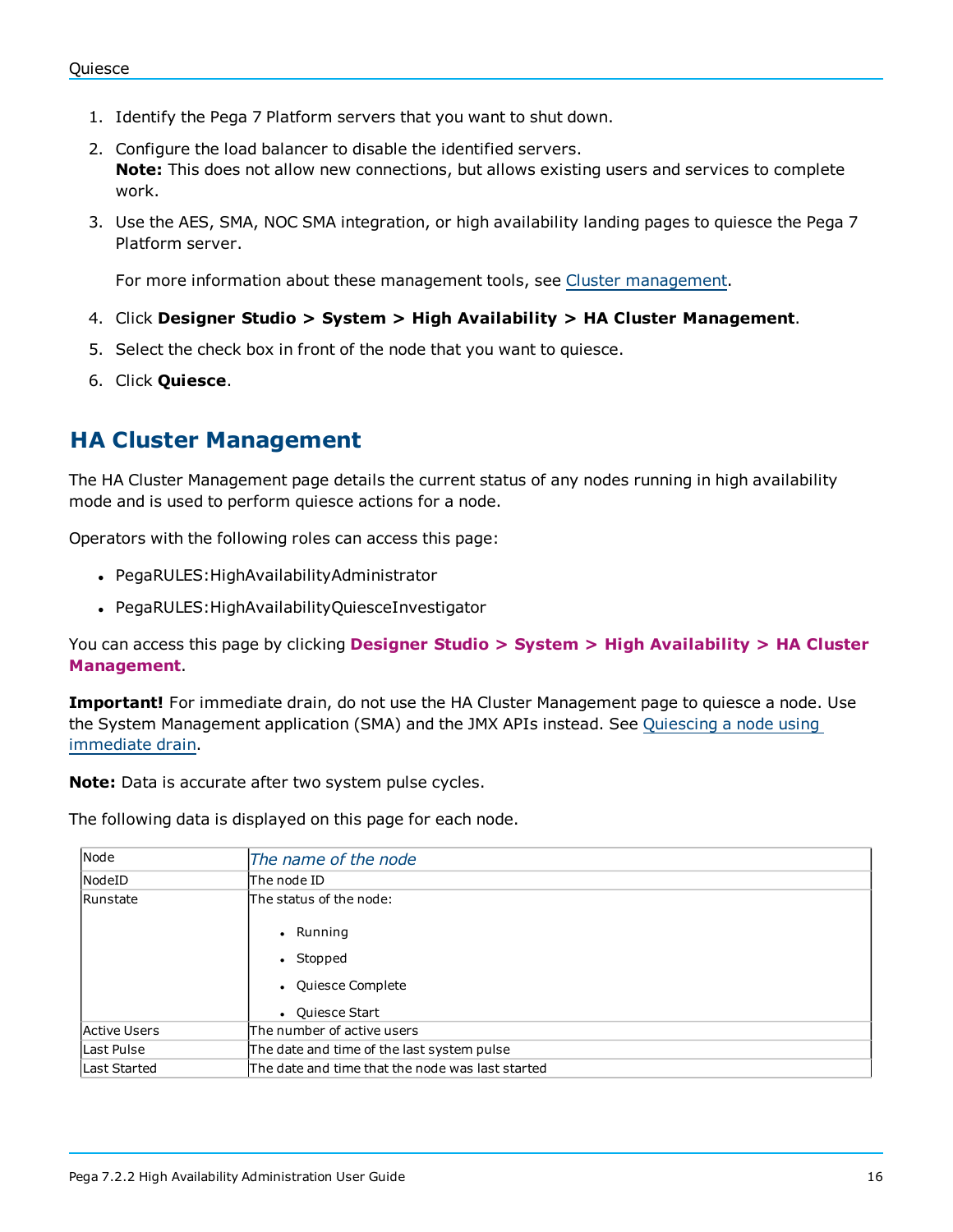To perform an action on any of the nodes listed on this page, select the check box next to the node(s) and then click one of the following buttons:

- **Quiesce** Begin the quiesce process for the selected node(s). **Note:** When using the slow drain method for quiesce, you must take the node(s) out of the load balancer rotation before performing this action.
- **Cancel Quiesce** Cancel the quiesce process for the selected node(s).
- **Refresh Data** Refresh the node data listed on the page.

#### **Configuring high availability landing page visibility**

You can display or hide high availability landing pages by adjusting the following prconfig setting.

#### session/ha/Enabled

- $\cdot$  Value Type  $-$  Boolean
- $\bullet$  Value  $-$  true or false
- Functionality  $-$  Switch to turn on or off the landing page user interface (UI)
- High availability aspect
	- When the Pega 7 Platform is installed, this is set to true.
	- Administrators must choose to use landing pages, AES, a NOC, SMA, or MBeans to manage high availability
	- Landing pages:
		- Are not recommended due to latency of system pulse communication
		- Are useful for testing purposes or Pega 7 Platform installations that do not have Network Operations Centers
		- Do not use for quiesce when using immediate drain
- $\bullet$  Can be set through DASS  $-$  Yes
- <span id="page-19-0"></span>• Example: <env name="session/ha/Enabled" value="true" />

# **Quiesce using immediate drain**

When using immediate drain for quiesce on a highly available system, the following behavior occurs on a Pega 7 Platform server when the quiesce process is enabled:

1. When a node is placed in a quiesce mode, all users (new and existing) are passivated immediately and the node can be removed from the load balancer at the same time. Existing active requestors that are locked are passivated at the end of the current interaction.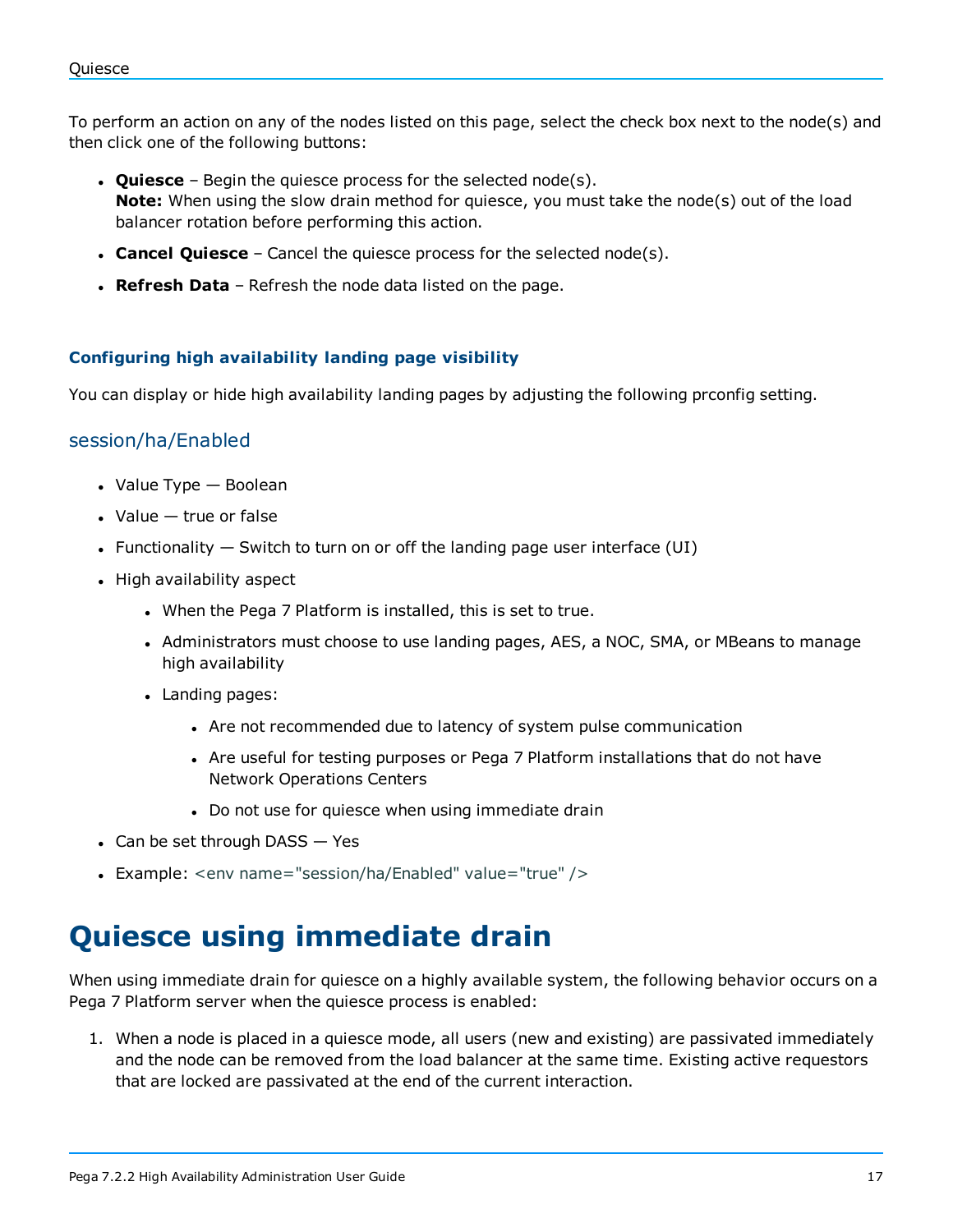- 2. Access to the quiescing node is allowed for all users until the node is removed from the load balancer.
	- Active requestors can continue sessions on the quiescing node.
	- New sessions can be created on the quiescing node.
	- Requestor data is saved after each interaction and the requestor is removed from memory.
	- For each new interaction, the saved requestor data is used to activate the session on the node selected by the load balancer.

### <span id="page-20-0"></span>**On-premises quiesce flow**

The following diagram illustrates the on-premises quiesce flow for highly available Pega 7.2.x systems.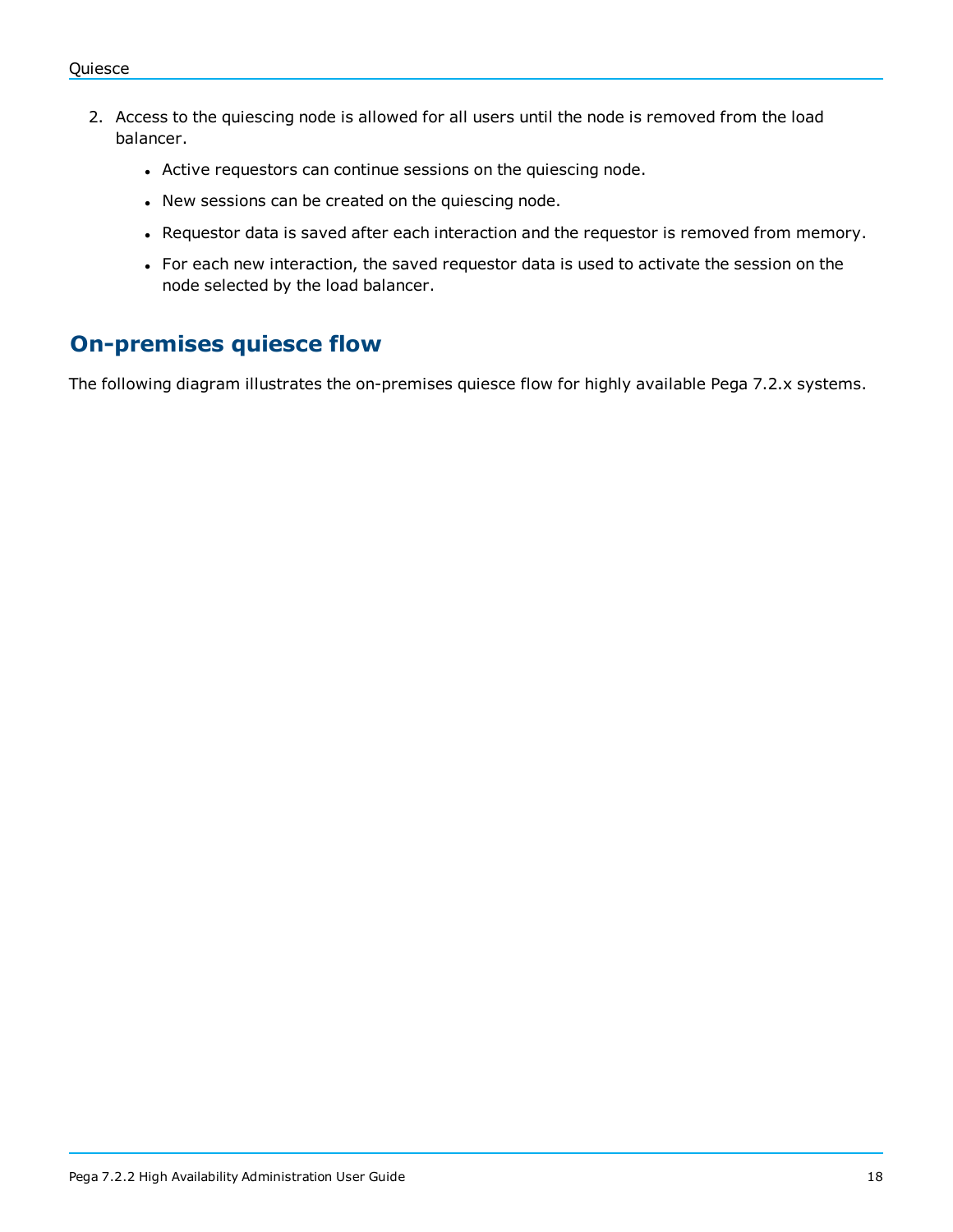

#### 7.2 On-Premise Quiesce Flow

### <span id="page-21-0"></span>**Quiescing a node when using immediate drain**

When using high availability, you can perform the quiesce process for a node to remove it from a pool of active nodes.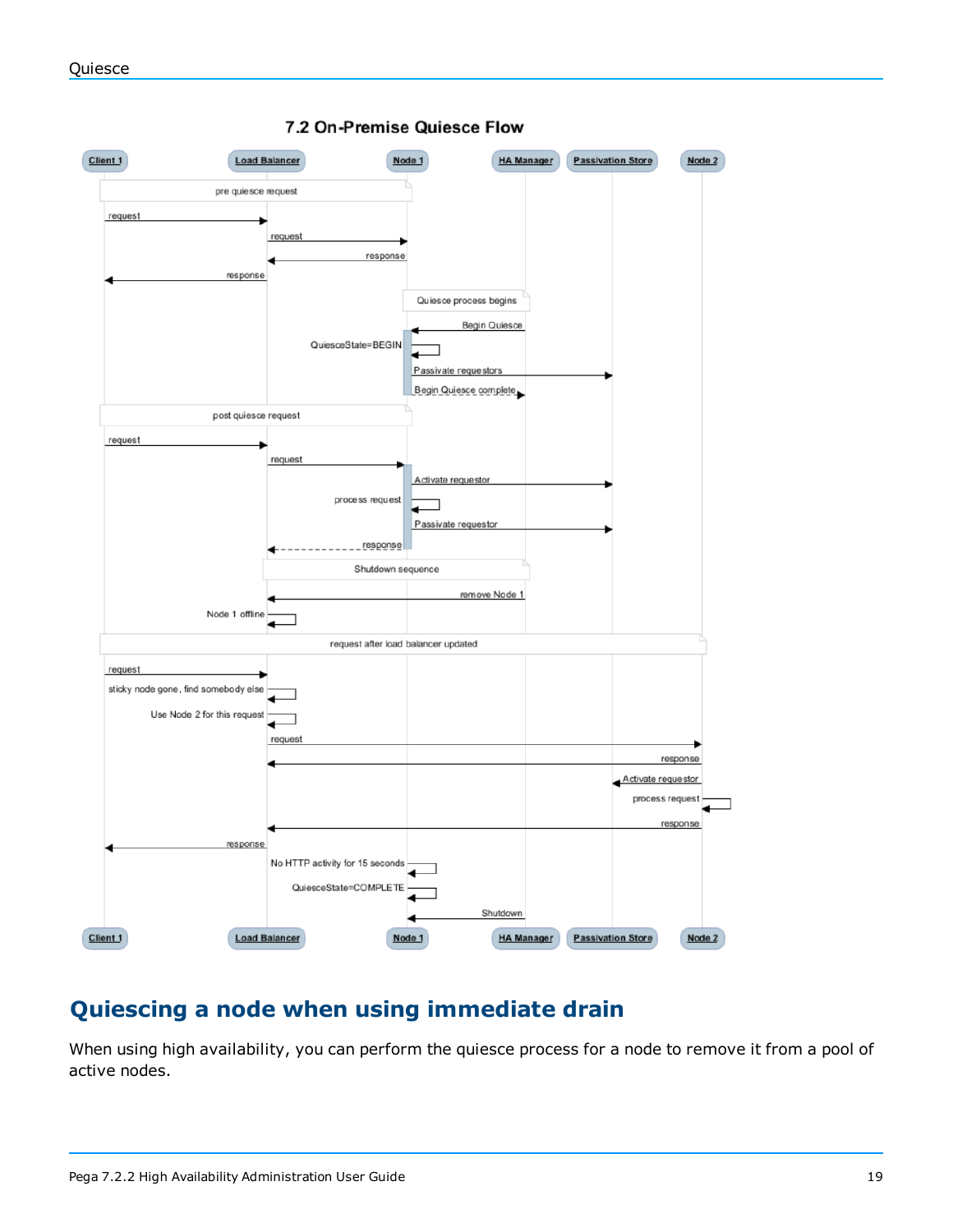You can perform this task using a load balancer, such as the F5 management console. Each load balancer has a different user interface. See your load balancer documentation for specific configuration instructions.

- 1. Identify the node to quiesce.
- 2. Connect to the System Management application (SMA) for the node.
- 3. Click **Administration > High Availability Management**.
- 4. Click **Begin Quiesce**.
- 5. Identify the Pega 7 Platform servers that you want to shut down.
- 6. Configure the load balancer to remove the identified servers from the pool. This will prevent any traffic from being directed to the quiescing node.

### <span id="page-22-0"></span>**HA Cluster Settings**

The HA Cluster Settings page is used to configure crash recovery and accelerated passivation options.

Operators with the following roles can access this page:

- PegaRULES: HighAvailability Administrator
- PegaRULES: HighAvailabilityQuiesceInvestigator

You can access this page by clicking **Designer Studio > System > High Availability > HA Cluster Settings**.

To save any changes that have been made on this page, click **Submit**.

#### **Cluster Upgrade**

Disable the saving of rules when upgrading a cluster by selecting the Cluster Upgrading - Disable saving of rules check box.

#### **Crash Recovery**

Enable crash recovery by selecting the Enable server crash recovery on this cluster check box.

**Note:** You must perform a rolling restart of the server for this cluster wide setting to take effect.

Send messages to users about a crash event by selecting the Enable end user messaging of a crash event check box.

#### **Quiesce**

This setting is only available when using slow drain. Modify the time needed in seconds for accelerated passivation to occur by updating the corresponding field.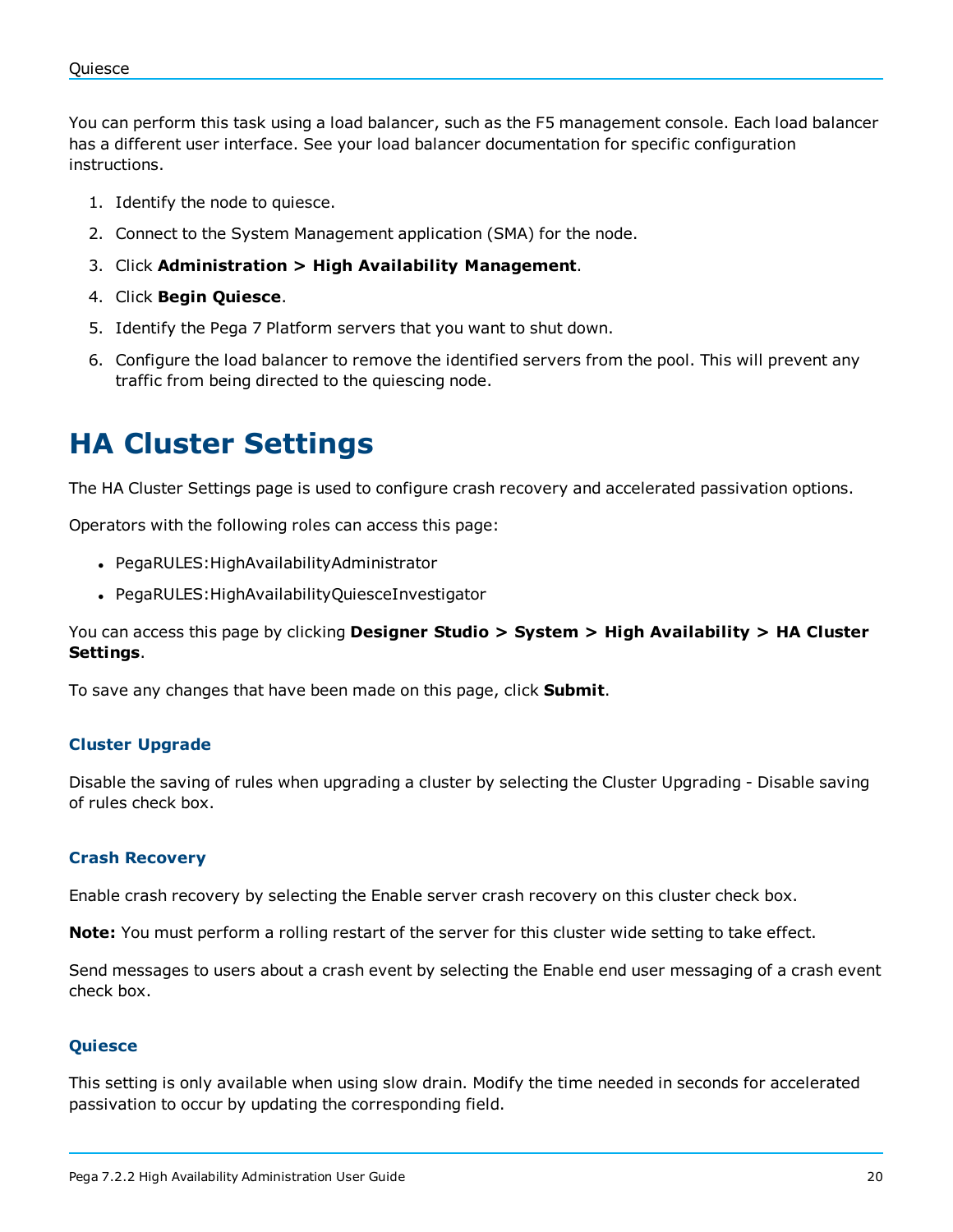- The minimum number is 5 and the maximum number is the browser timeout.
- <span id="page-23-0"></span>• Values larger than the browser timeout are ignored.

### **Passivation and activation**

#### **Passivation**

Passivation removes operator data from memory if an operator is not active.

If high availability is enabled, the Pega 7 Platform uses database passivation by default, with filesystem passivation available as an alternate method. If high availability is not enabled, the Pega 7 Platform uses either the configured location (filesystem or database), or, if no location is configured, the temp folder.

**Note:** The default passivation directory is the operating-specific temporary directory and cannot be used for passivation storage.

To add a process to occur before passivation (for example, saving all call data and closing all tabs in a customer service application), use the pyPrePassivation activity. In order for this activity to be run as expected, you must implement the activity with the correct applies-to class (@baseclass).

**Note:** The pyPreQuiescePassivation is deprecated.

#### **Activation**

If the operator continues working after a period of inactivity, the system retrieves their work from storage and puts it back into memory, referred to as activation.

To add a process to occur after activation (for example, reconnecting a user with a dropped call), use the pyPostActivation activity. In order for this activity to be run as expected, you must implement the activity with the correct applies-to class (@baseclass).

<span id="page-23-1"></span>**Note:** The pyPostQuiesceActivation is deprecated.

### **Setting a custom passivation mechanism**

To set a custom passivation mechanism for high availability, complete the following steps:

- 1. Set the initialization/persistrequestor/storage environment to custom.
- 2. Set the initialization/persistrequestor/storage/custom/class value to the fully-qualified class name of a class that implements the custom storage interface.

For more information, see the PDN article *Creating a custom passivation method*.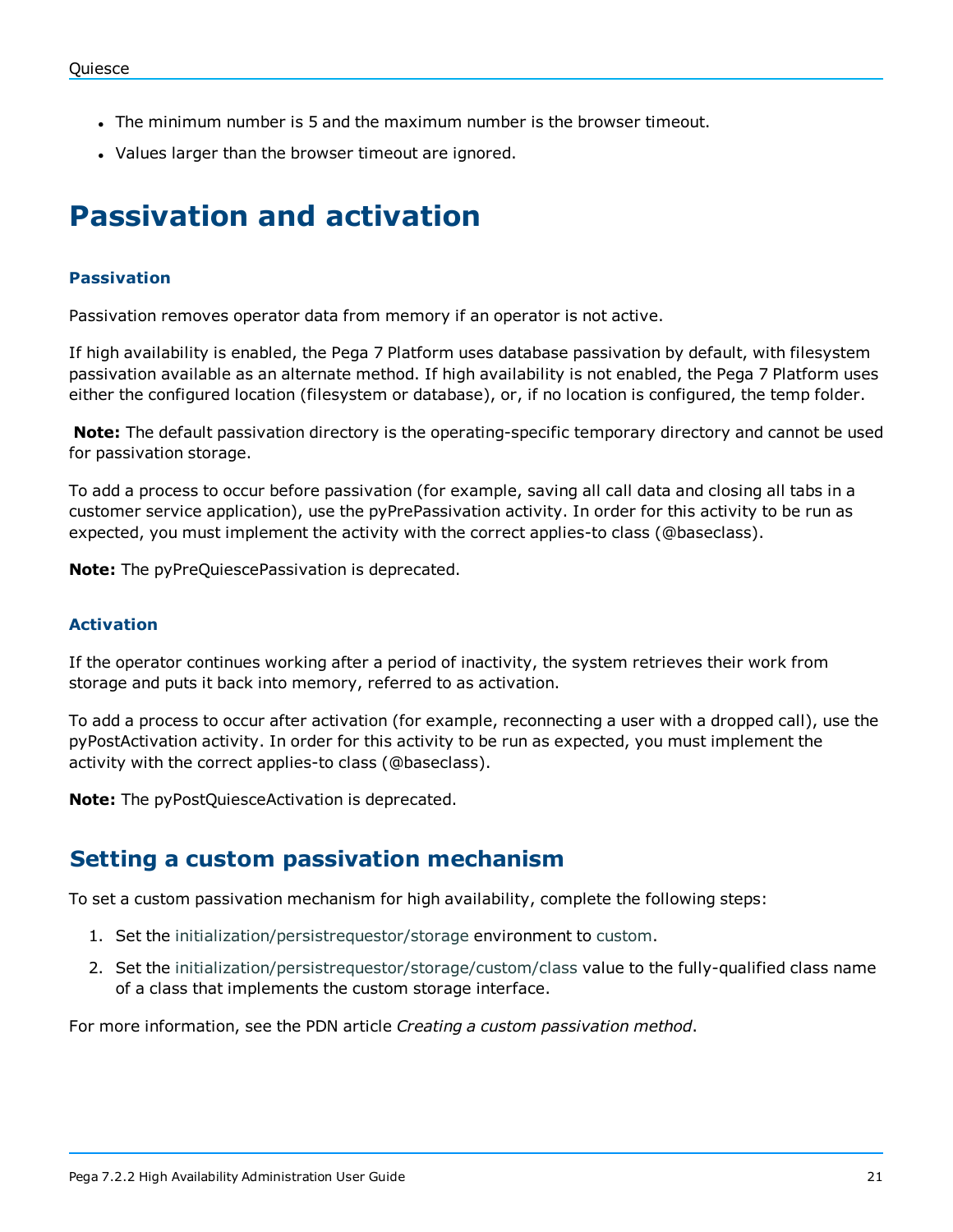# <span id="page-24-0"></span>**Quiesce behavior during upgrades**

Upgrades of applications or frameworks that include code changes might not work with passivation and activation session recovery.

For example, the Pega 7 Platform identifies that the user is activated on a Pega 7 Platform server with a code set different from the passivated Pega 7 Platform server. If so, a new session must be created and re-authentication forced.

The code set check is automatic and conservative in forcing the recreation of a new session. To the user, this appears as recovery from the Pega 7 Platform server crash.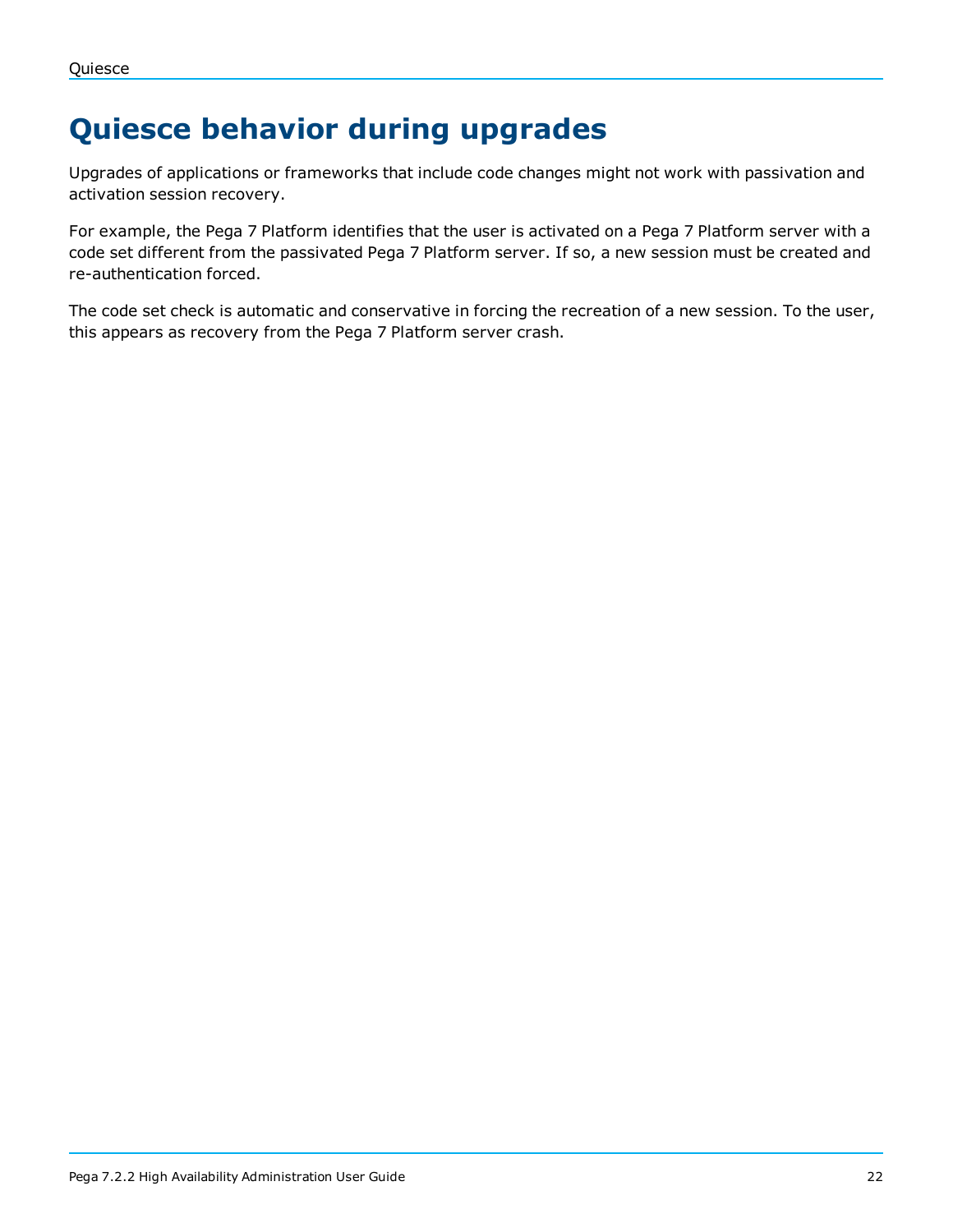# <span id="page-25-0"></span>**Cluster management**

A typical Pega 7 Platform cluster consists of several physical or virtual machine instances sharing a single database. Machine instances may have multiple web application server instances or Pega 7 Platform servers.



Based on organizational needs, it is important to consider which of the following tools to use for performing system maintenance on Pega 7 Platform servers:

• Incorporate [Autonomic](#page-26-0) Event Services (AES) to integrate this function into network operation centers.

**Tip:** It is recommended to deploy AES to manage production systems with multiple clusters.

- Access the System Management [Administrator](#page-26-1) (SMA), which can be used from every Pega 7 Platform server in the system.
- Use high availability [MBeans](#page-27-0), which can be directly integrated into a custom Pega 7 Platform management console to notify that an upgrade is in process. **Note:** If this process is used, rules that are created at runtime on the old rule schema must be manually moved to the new schema.

If an organization is not managing multiple clusters, you can use high availability landing pages. Because the Pega 7 Platform cluster management pages use the system pulse to communicate, data is accurate after two pulse cycles, and the latency that is introduced when updating the Pega 7 Platform server run state might not be optimal for large organizations.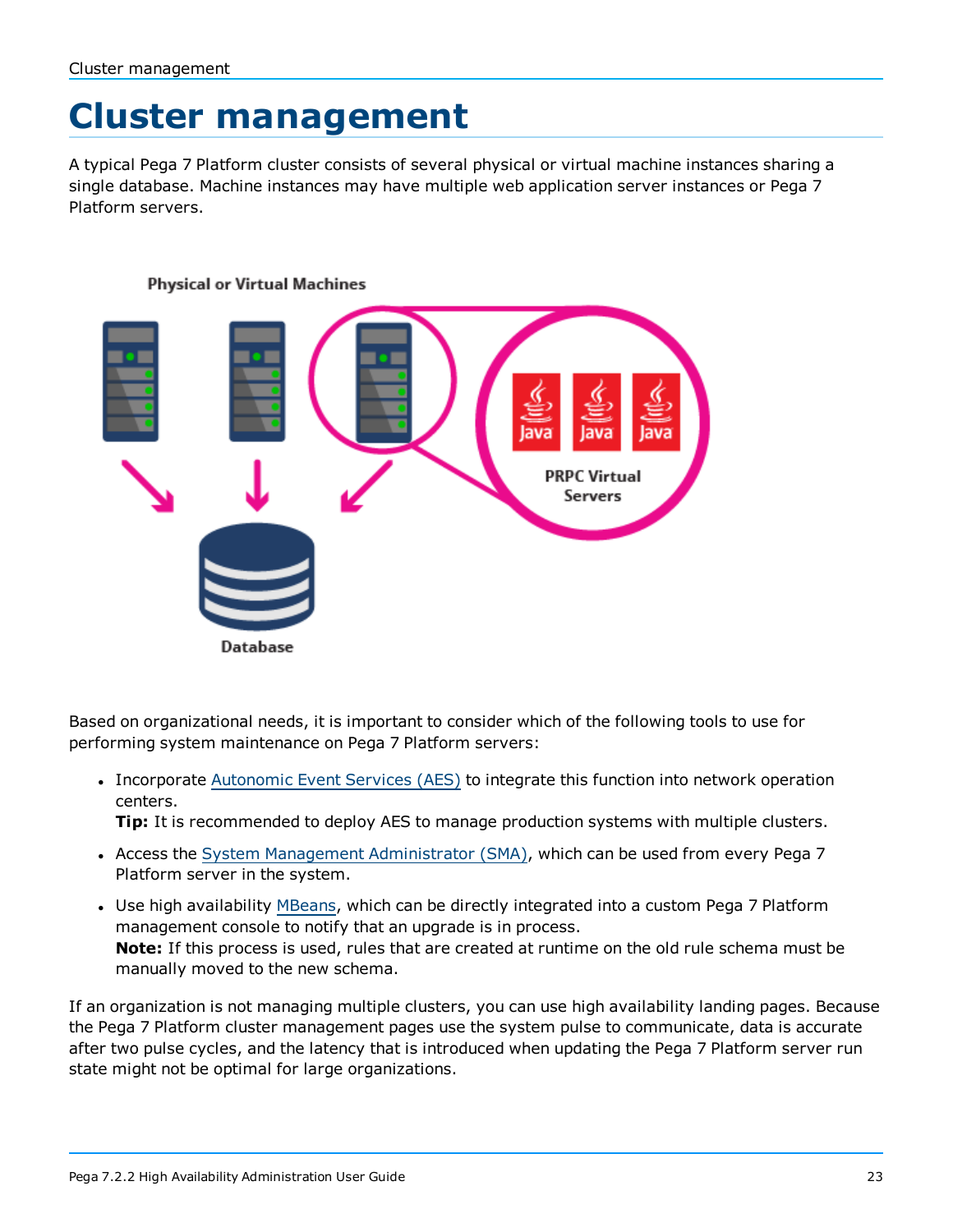# <span id="page-26-0"></span>**Cluster management using Autonomic Event Services (AES)**

To perform cluster management using Autonomic Event Services (AES), do the following:

- 1. Identify the Pega 7 Platform server to quiesce on the load balancer and take it out of rotation.
- 2. Access AES.
- 3. Open the Quiesce Manager.
- 4. Select the Pega 7 Platform server and click **Quiesce**.
- 5. The system run state displays "Quiesce Start." Once the system has been successfully quiesced, it displays "Quiesce Complete."
	- <sup>l</sup> Click **Cancel Quiesce** to cancel quiesce.
	- **.** Click **Refresh** to see the running status.

<span id="page-26-1"></span>The Pega 7 Platform server can now be investigated for root cause analysis, managed, or shut down.

# **Cluster management using the System Management application (SMA)**

The System Management application (SMA) can be used to quiesce Pega 7 Platform servers. To access it, click Designer Studio > System > Tools > System Management Application.

The SMA displays the following information for each node that is useful for high availability reference:

- System Run State Lists the current run state for the system, including the quiesce status.
- Number Active Non Quiesce-Admin Requestors The number of active users that are not administrators.

Under the Administration section, on the High Availability Management page, the following operations can be performed:

- **.** Click **Begin Quiesce** to start quiesce on a Pega 7 Platform server.
- <sup>l</sup> Click **Cancel Quiesce** to cancel quiesce.
- <sup>l</sup> Click **Get Active Non Quiesce Admin User Count** during the Quiesce Start run state to get a count of users that are still on the Pega 7 Platform server and have not been quiesced yet.

For upgrades to a cluster using rolling restarts, operation teams can notify the cluster that an upgrade is occurring. A flag is set for the cluster that prevents the creation of auto-generated rules. The flag can be reset when the rolling restart has completed.

- <sup>l</sup> Click **Begin Cluster Upgrade** to notify the cluster that a rolling restart is to commence.
- <sup>l</sup> Click **Cluster Upgrade is Complete** to notify the cluster that a rolling restart has completed.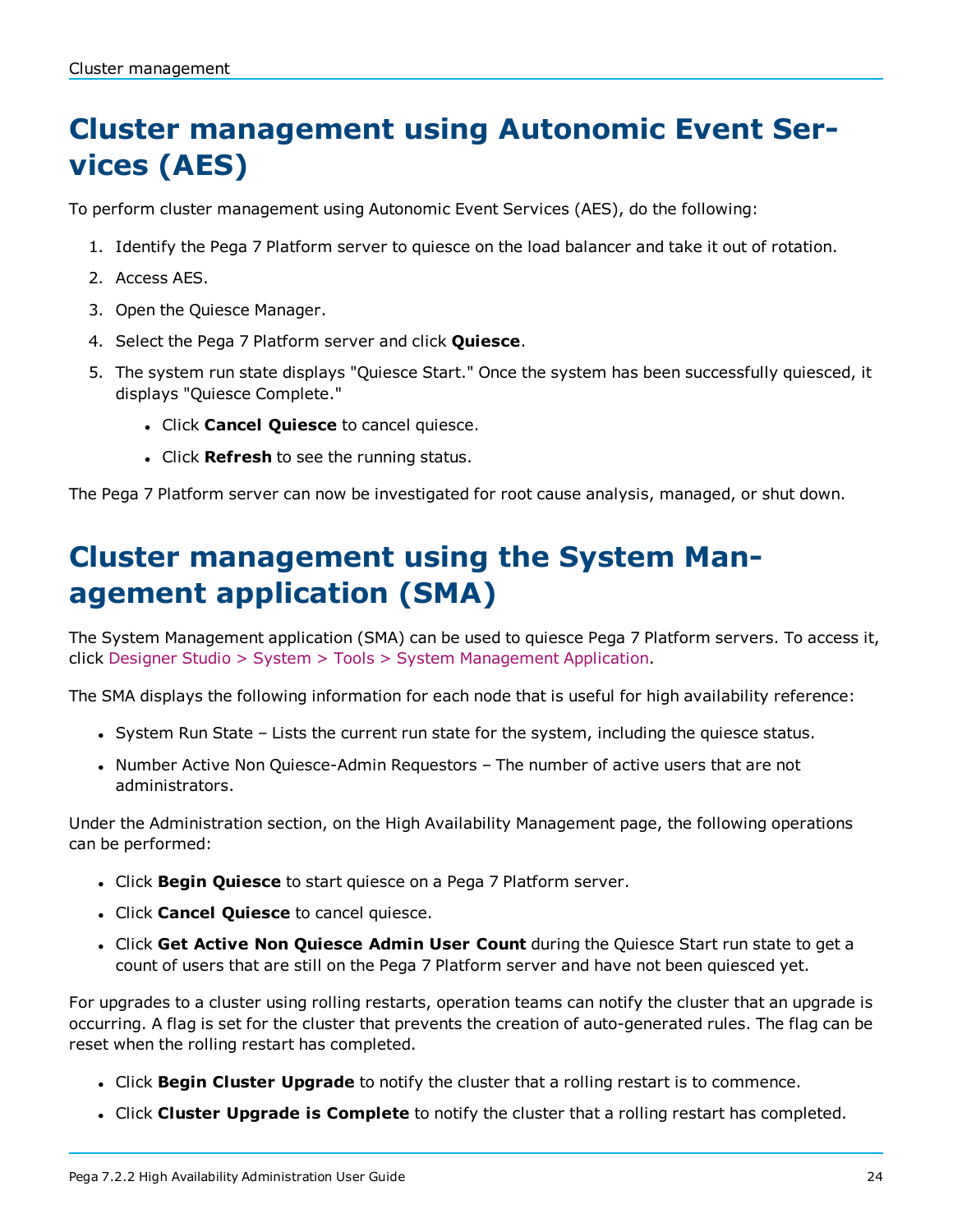<span id="page-27-0"></span><sup>l</sup> Click **Get Cluster Upgrade State** to view the upgrade status.

### **Cluster management using MBeans**

MBeans are used to integrate Pega 7 Platform high availability into a Network Operations Center (NOC). Additionally, Autonomic Event Services (AES) uses MBeans to perform Pega 7 Platform high availability functions.

The JConsole can be used to access the following MBeans:

- beginQuiesce
- cancelQuiesce
- getActiveNonQuiesceAdminUserCount
- beginClusterUpgrade
- clusterUpgradeIsComplete
- getClusterUpgradeStatus

**Note:** The MBean performQuiesceOnDemand is not supported.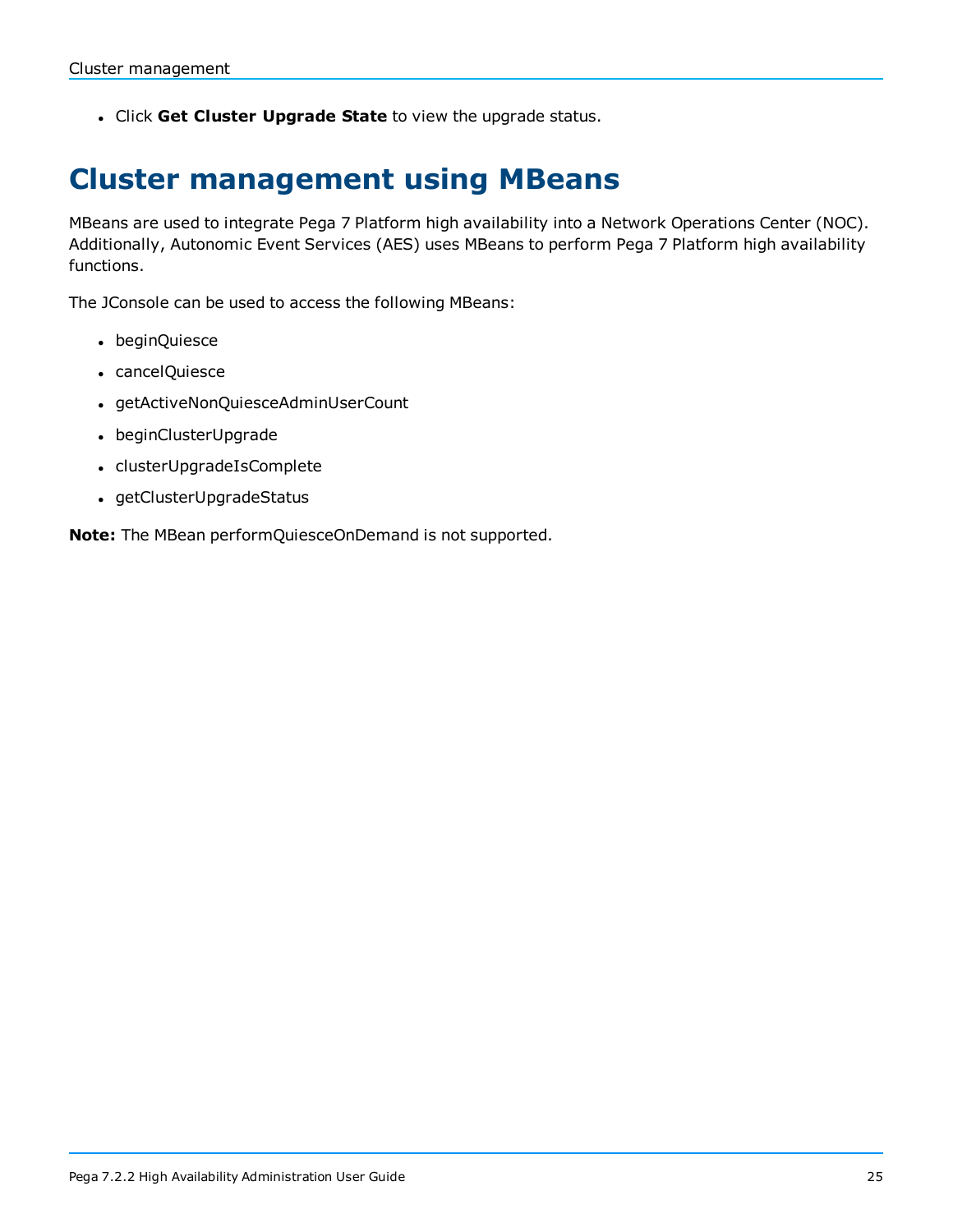# <span id="page-28-0"></span>**High availability integration services**

High availability integration services are comprised of several key components. The following artifacts, which are not unique to high availability functionality, should be deployed to support high availability operations:

- [Listeners](#page-28-1)
- Service package data [instances](#page-28-2)
- Service [requests](#page-28-3)
- [Service](#page-29-0) rules

**Note:** Deployments of Pega 7 Platform integration services that are part of highly available environments require additional configuration that might not be necessary in development or elsewhere.

# <span id="page-28-1"></span>**Listeners**

Listeners are background processes in the Pega 7 Platform that wait for inbound network requests or messages. In a high availability environment, listeners should be distributed across hosts and Pega 7 Platform servers to assure redundancy.

The listeners available in the Pega 7 Platform are:

- <sup>l</sup> Email
- <sup>l</sup> File
- Java Message Service (JMS)
- Message Queue for IBM Websphere (MQ)
- <span id="page-28-2"></span>. JMS Message Driven Bean for JEE (e-tier) deployments (JMS MDB)

# **Service packages**

A service package is a Pega 7 Platform data instance for a collection of services. It controls access to the listeners for the services with defined Pega 7 Platform Access Groups. The service package also defines the service processing mode (stateless or stateful) and pooling options for stateless unauthenticated services.

<span id="page-28-3"></span>**Note:** Stateless services are recommended for high availability.

### **Service request processors**

Service request processors are also Pega 7 Platform data instances that provide configuration options for asynchronous processing.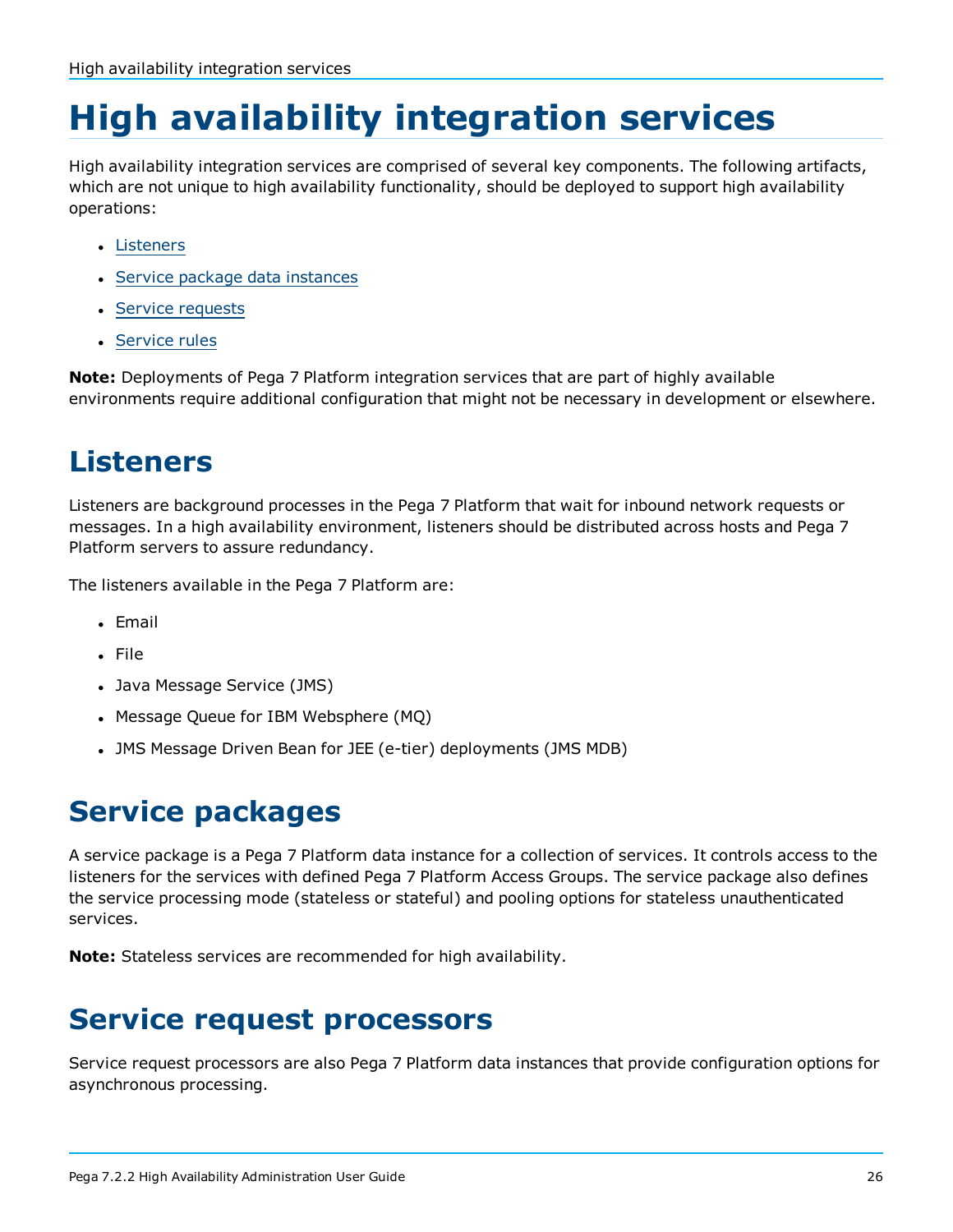# <span id="page-29-0"></span>**Service rules**

The processing of service requests is handled by service rules as appropriate for each service type.

There are some configuration aspects common across all Pega 7 Platform integration services. This includes ensuring proper distribution of listeners across hosts and Pega 7 Platform servers for the required level of redundancy. An unexpected failure may result in the loss of in-flight transactions and possibly the re-processing of messages.

- Email service and listener
	- For unexpected shutdowns, it is possible for email to have been processed (read) by the Pega 7 Platform but not marked accordingly in the email server. This might result in duplicate processing of email messages either when a Pega 7 Platform server is restored, or immediately if the message is processed by a listener on another Pega 7 Platform server. In this scenario, logs should be reviewed for such duplication as required.
	- For planned shutdowns, email listeners are marked for stopping and terminate when all inflight messages are processed. The time it takes for an email listener to stop depends on several factors, including the number of messages that the listener is configured to process at a time.
- **.** File service and listener
	- Unexpected shutdowns are handled with built-in recovery features.
	- For high availability, select the attempt recovery and lock temporary file names options during configuration. Additionally, file source locations should be common across Pega 7 Platform servers, for example, on a redundant network drive.
- JMS service and listener Enable durable subscriber for JMS services and use after message processing for acknowledgments.
- MQ service and listener Use transacted messaging for IBM Websphere MQ services.
- JMS MDB service Use for e-tier deployments.
	- Be sure to use container-managed transactions and durable subscribers.
	- Consult the appropriate web application server vendor documentation for proper configuration of the JEE container for high availability.
- HTTP, REST, SAP, SAPJco, SOAP, and Java services Support the ability to perform asynchronous processing on child threads.
	- For unexpected shutdowns, there is a slight possibility of unpredictable message processing.
	- For planned shutdowns, route traffic away from the Pega 7 Platform server and monitor requestor activity on servlets, including any batch requestors that might be in use.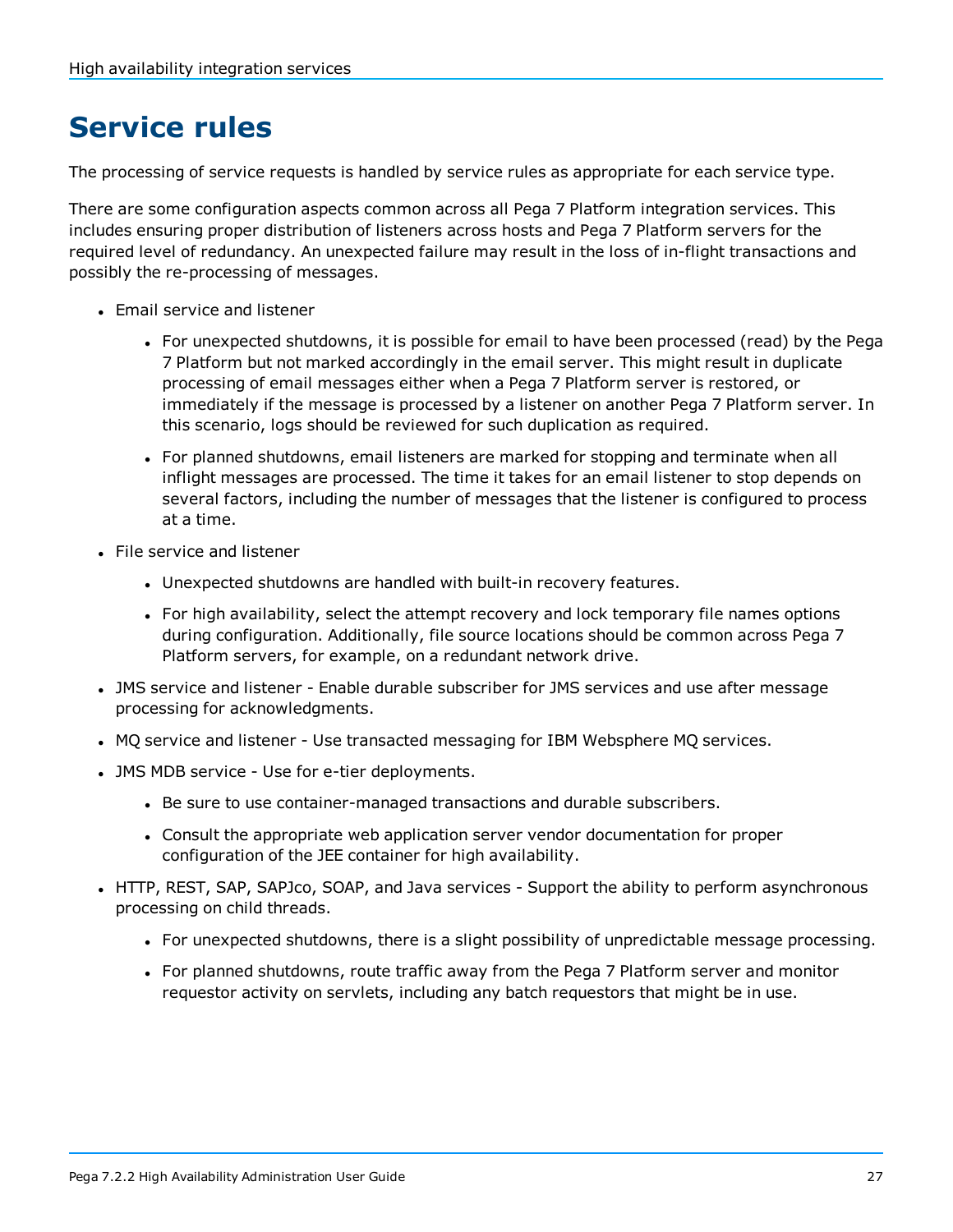# <span id="page-30-0"></span>**Crash recovery**

The Pega 7 Platform provides crash recovery for browser and servers. With crash recovery enabled, the Pega 7 Platform saves the structure of the user interface and relevant work metadata to the database on user interface events.

The following matrix details the events that occur if a browser, Pega 7 Platform server, or machine crashes.

| <b>Events</b>                                            | <b>Browser crash</b>                                                                                                           | Pega 7 Platform server<br>crash                 |
|----------------------------------------------------------|--------------------------------------------------------------------------------------------------------------------------------|-------------------------------------------------|
| Pega 7 Platform application user interface is<br>redrawn | lYes                                                                                                                           | Yes                                             |
| User must re-authenticate                                | • No, if redirected to the same Pega 7<br>Platform server<br>• Yes, if authentication cookie was lost                          | • No, with SSO<br>Yes, without SSO<br>$\bullet$ |
| Data entry loss                                          | • No, if redirected to the same Pega 7<br>Platform server<br>• Data not committed is lost if authentication<br>cookie was lost | Data not committed is lost                      |

Additionally, after a crash event, users must:

- Reacquire work object locks.
- <span id="page-30-1"></span>• Manually reopen assignments.

### **Server crash recovery**

Two settings are required to enable Pega 7 Platform server crash recovery:

- storage/class/passivation/rootpath must be set to shared storage that is available to all servers in the cluster.
	- Depending on the operating system, the details of the configuration will vary.
	- Shared storage should be deployed so it is not a single point of failure.
	- Shared storage itself should have a failover solution.
	- Server restart is required to change the location of shared storage in the Pega 7 Platform.
- session/ha/crash/RecordWorkInProgress=true indicates to the Pega 7 Platform that user interface metadata will be stored to the share file system.
	- This setting can be changed on the high availability landing page, in DASS, or using prconfig.xml settings, depending on requirements.
	- A server restart is required for changes to take effect.

Pega 7 Platform server failover only works if the Pega 7 Platform server that fails is taken out of service from the load balancer. Requests that were serviced from the crashed Pega 7 Platform server are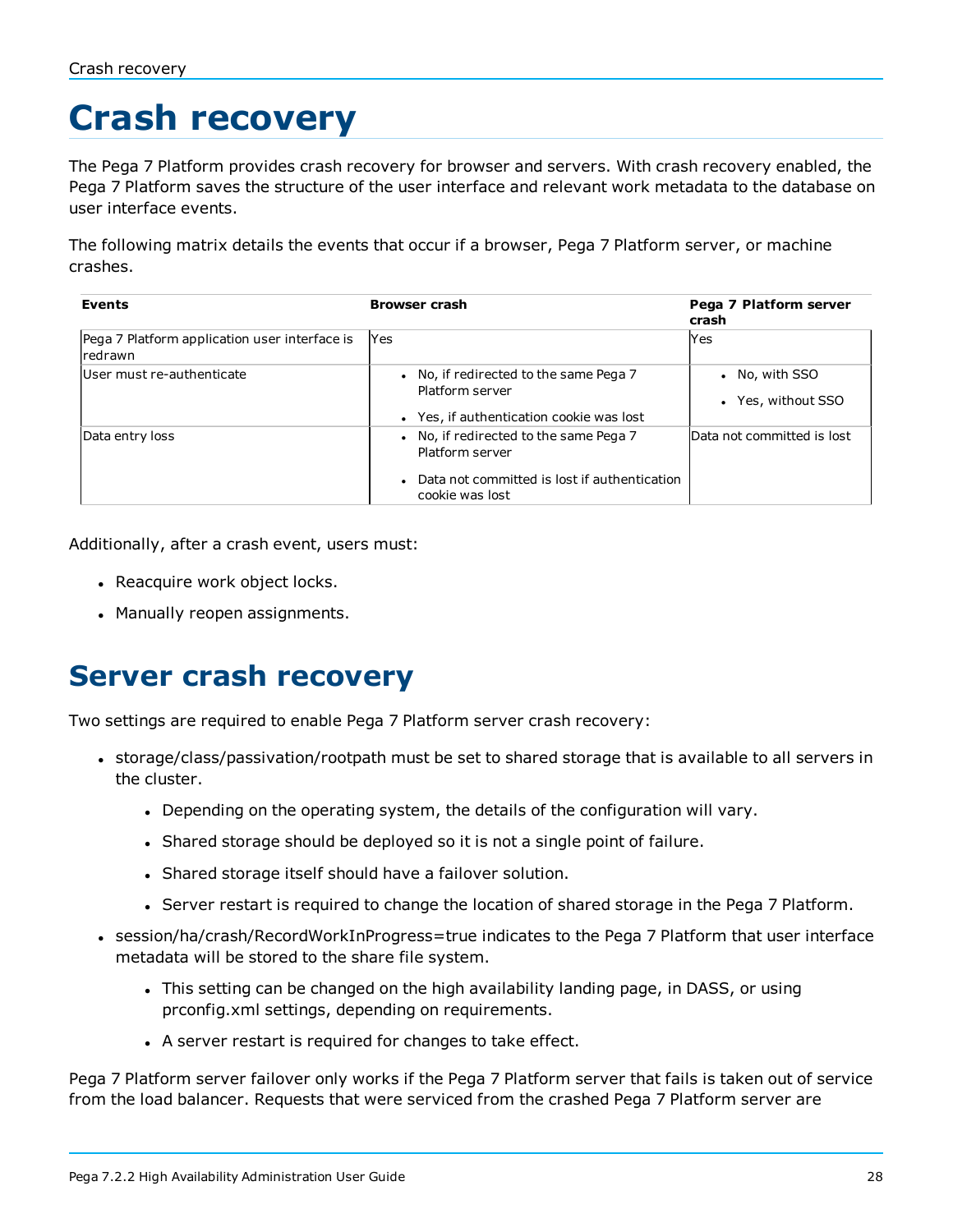redirected to new Pega 7 Platform servers. This implies that a production class load balancer is employed, as well as passive or active monitoring of the application.

There are two steps in the recovery:

- On redirection to a new Pega 7 Platform server, the user must re-authenticate. The high availability best practice is to enable single sign on to avoid user interruption.
- When the server processes the request, it detects that there has been a crash event and uses the user interface metadata to reconstruct the user interface. Since the user's clipboard is not preserved from the crash, data that has been entered but not committed on assign, perform, and confirm harnesses is lost.

### <span id="page-31-0"></span>**Browser crash recovery**

Browser crash recovery is provided as a part of the Pega 7 Platform. The state of a Pega 7 Platform application is recovered without loss. The clipboard preserves both metadata for the user interface and any data entered on screens and submitted.

When the browser is terminated or crashes, the next user is connected to the correct server based on session affinity. The user interface metadata and clipboard are used to reconstruct the Pega 7 Platform application state without loss.

### <span id="page-31-1"></span>**Dynamic containers and HTML5**

In order to recover work after a browser crash, the Pega 7 Platform application must be HTML5 ready so that it can use the Dynamic Container feature that enables application tab recovery. To do so, use the HTML5 Application Readiness wizard by clicking Designer Studio > User Interface > HTML5 Application Readiness.

Once the Dynamic Container is working for the application, retest the browser and the Pega 7 Platform server crash scenarios. For more information, see PDN article *Upgrading an application to render in HTML5 Document Type*.

# <span id="page-31-2"></span>**Enabling crash notification**

In the event of a server or browser crash, you can configure a notification to display to users. This notification is configured by modifying session/ha/crash/EnableUserNotification:

- $\bullet$  Value  $-$  True or false
- Functionality
	- Turns on the ability to notify a user if there has been a high availability crash event.
	- The message that displays to the user is: